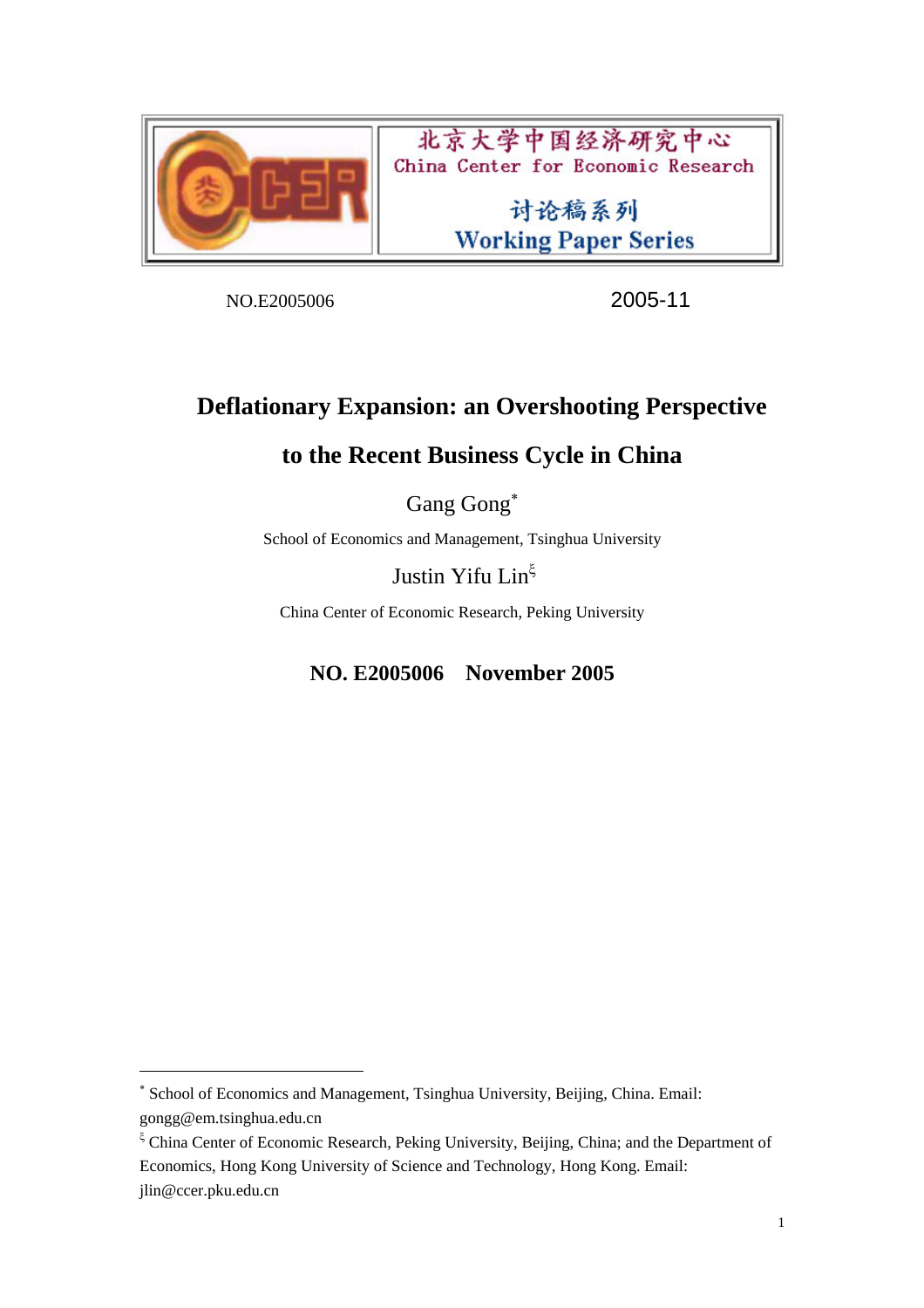# **Deflationary Expansion: an Overshooting Perspective to the Recent Business Cycle in China**

Gang Gong<sup>∗</sup> 

School of Economics and Management, Tsinghua University

Justin Yifu Lin<sup>ξ</sup>

China Center of Economic Research, Peking University

**NO. E2005006 November 2005** 

 $\overline{a}$ 

<sup>∗</sup> School of Economics and Management, Tsinghua University, Beijing, China. Email: gongg@em.tsinghua.edu.cn

ξ China Center of Economic Research, Peking University, Beijing, China; and the Department of Economics, Hong Kong University of Science and Technology, Hong Kong. Email: jlin@ccer.pku.edu.cn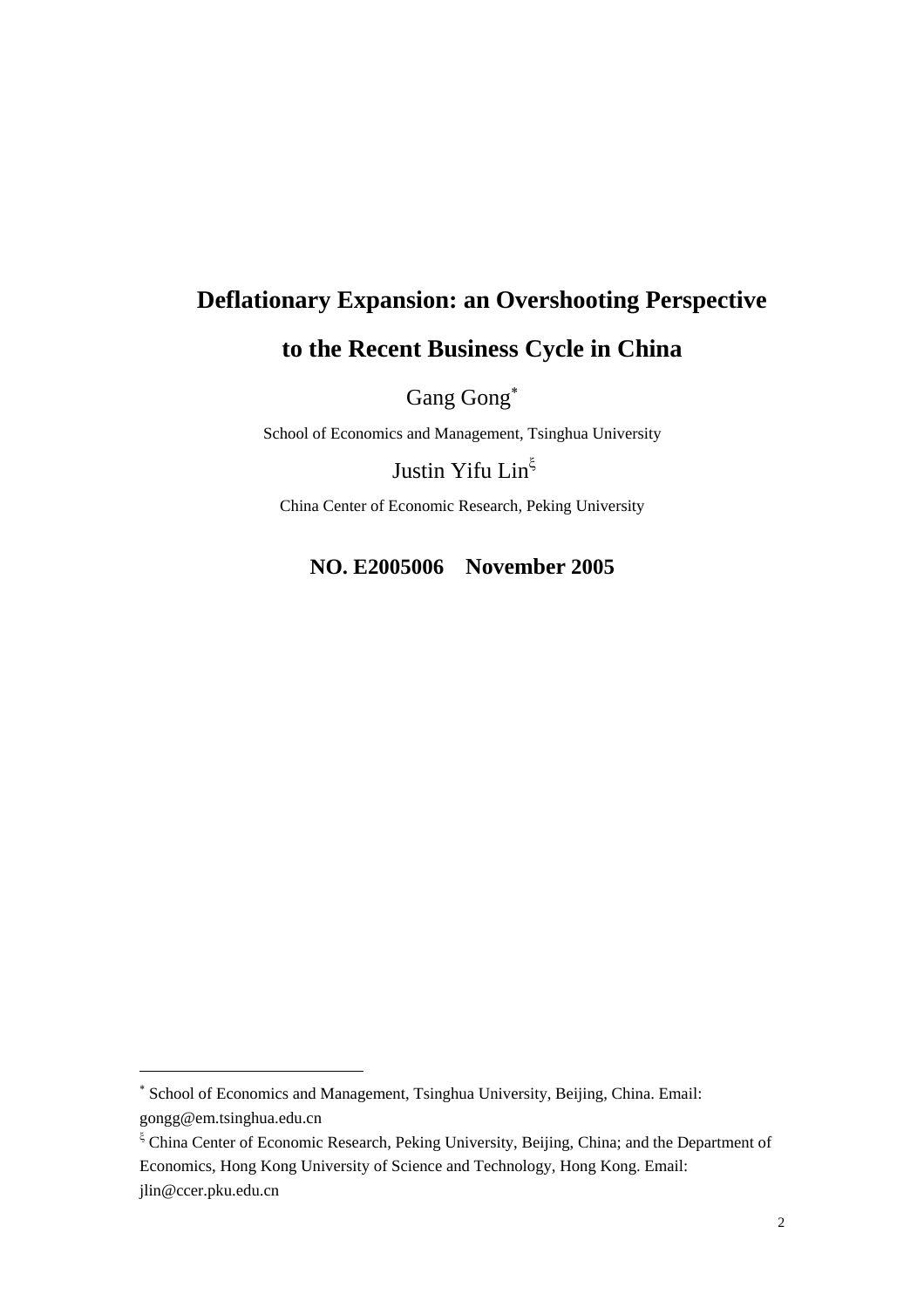# Deflationary Expansion: an Overshooting Perspective to the Recent Business Cycle in China

Gang Gong<sup>∗</sup> Justin Yifu Lin†

September 22, 2005

#### Abstract

Deflationary expansion has puzzled economists both in and outside China. We study this business cycles phenomenon within a model of discrete time dynamics. We find that deflationary expansion could be possible if driven by an overshooting in investment and if the state of the economy maintains high rate of growth. This expression is consistent with the recent time series variation of some key macroeconomic variables. The high steady state of growth could be explained by the current institutional environment of China.

JEL: C62, E32, E50 and P24

<sup>∗</sup>School of Economics and Management, Tsinghua University, Beijing, China. Email: gongg@em.tsinghua.edu.cn

<sup>†</sup>China Center of Economic Research, Peking University, Beijing, China; and the Department of Economics, Hong Kong University of Science and Technology, Hong Kong. Email: jlin@ccer.pku.edu.cn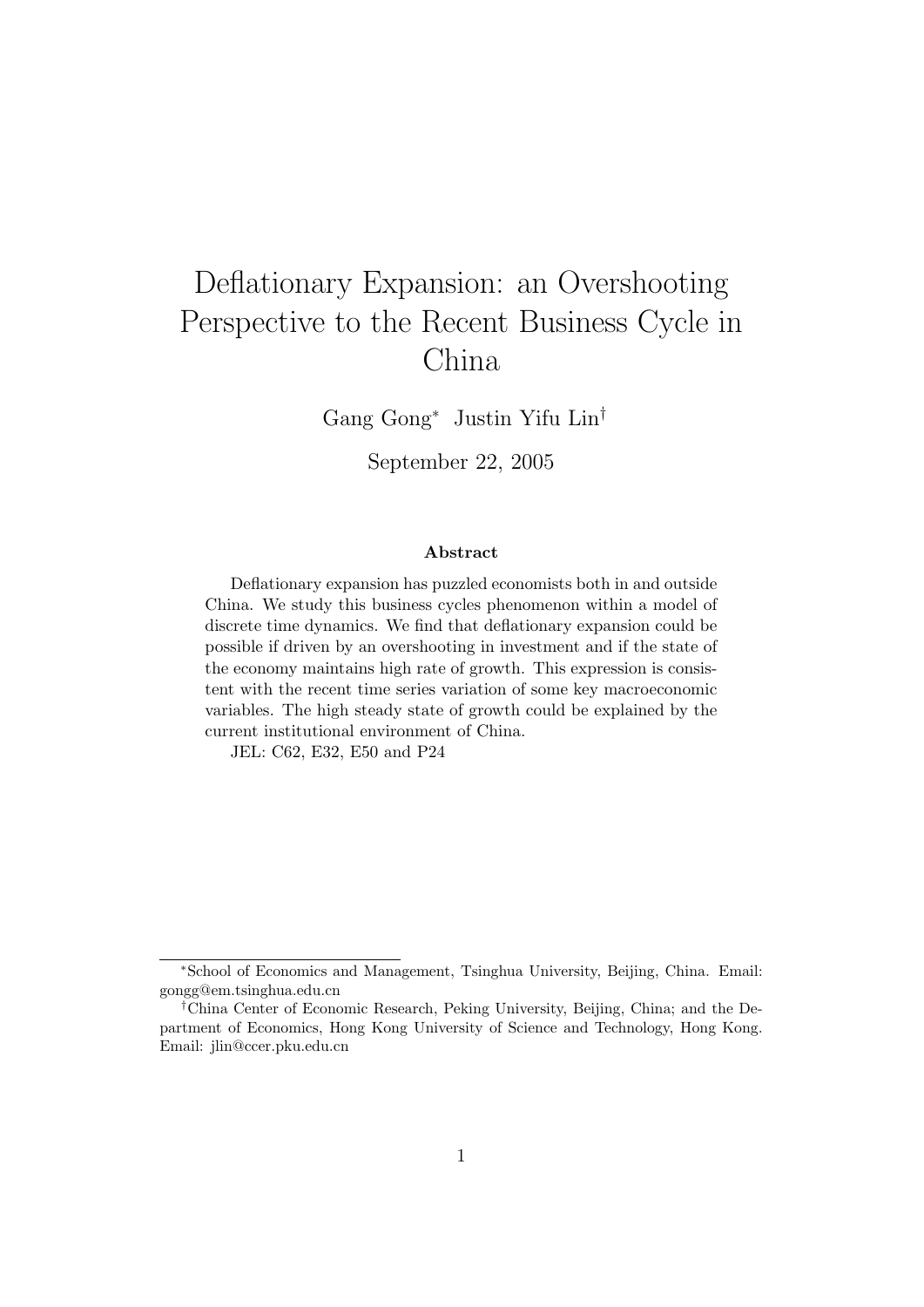## 1 Introduction

China has experienced remarkably high growth since its economic reform started at 1978. The annual growth rate of real GDP has been, on average, 9.4% over the last 25 years (1979-2003). Despite this high growth, China's economy has also exhibited a significant cyclical pattern. The most recent cycle started from 1990 when the economy reached a low point. The growth rate in that year was 3.8%, which was the lowest since economic reform began. The economy started its recovery in 1991. It was then followed by 3 consecutive years of peak with the growth rate all over 12%. This extraordinary growth also brought 3 consecutive years (starting with 1993) of accelerating inflation all over 13%. The economy was then followed by prolonged contraction (until 2003) during which both the growth rate and inflation rate declined in tandem (see Panel a and b in Figure  $1$ ).<sup>1</sup> One of the notable remarks on the recent cycle is that during the contraction period when the economy was even in deflation, the growth rate had still been high (about 7%) compared to the contemporary world economy.

Such a high growth rate with deflation has puzzled many economists. Chinese economists have named this "deflationary expansion". Various disputes have been made among Chinese economists on solving this puzzle. Some economists outside China even doubt the reliability of statistics officially published.<sup>2</sup> An appropriate expression seems to be necessary to explain why China can experience deflationary expansion.

According to typical economic theory, deflationary expansion could be possible if there is a strong positive supply shock, such as productivity growth.<sup>3</sup> In contrast to the negative supply shock, a positive supply shock will cause the aggregate supply curve to move to the right. Given the aggregate demand curve, this indicates that the output will increase while the price can be reduced. This opinion is held by some economists in China. Although we believe that China's economic reform does raise productivity, which could be regarded as a positive supply shock, the process should be gradual due to the pattern of gradual economic reform in China. Indeed, we hardly observe a significant instance in the Chinese economy that can be regarded as a strong positive supply shock within that period.

An alternative explanation is from Lin (2000, 2004), according to which deflation is caused by over-investment in the preceding years. Over-investment

<sup>&</sup>lt;sup>1</sup>The data in Figure 1 is obtained as follows: the inflation rate and the growth rates in GDP and in investment are obtained from the National Bureau of Statistics of China (2004). The capacity utilization is computed by Gong and Yang (2002).

<sup>&</sup>lt;sup>2</sup>See, for instance, Rawski  $(2002)$ .

<sup>3</sup>See for instance Bordo and Lane (2004)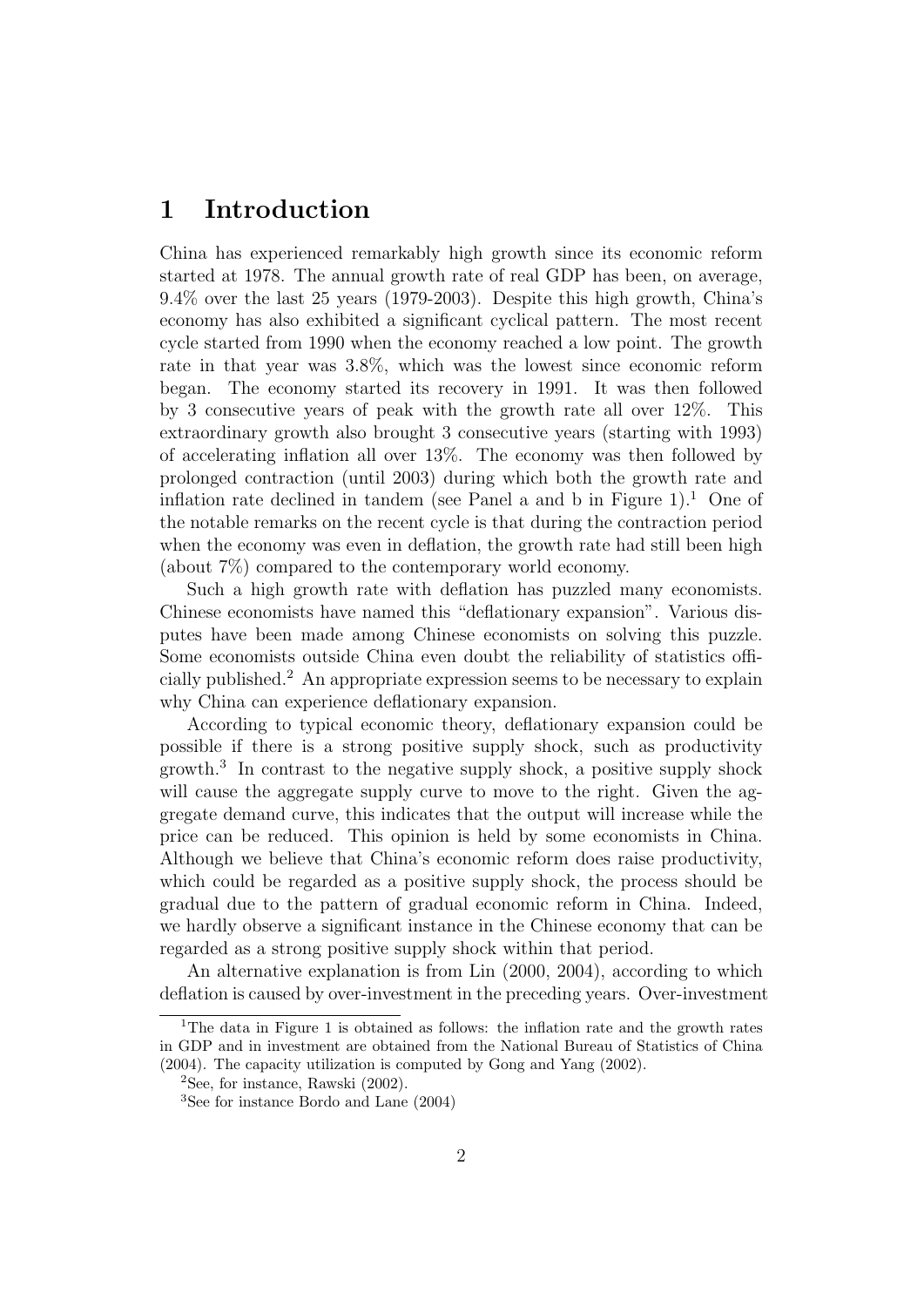

Figure 1: Some Time Series Variations in the Recent Chinese Economy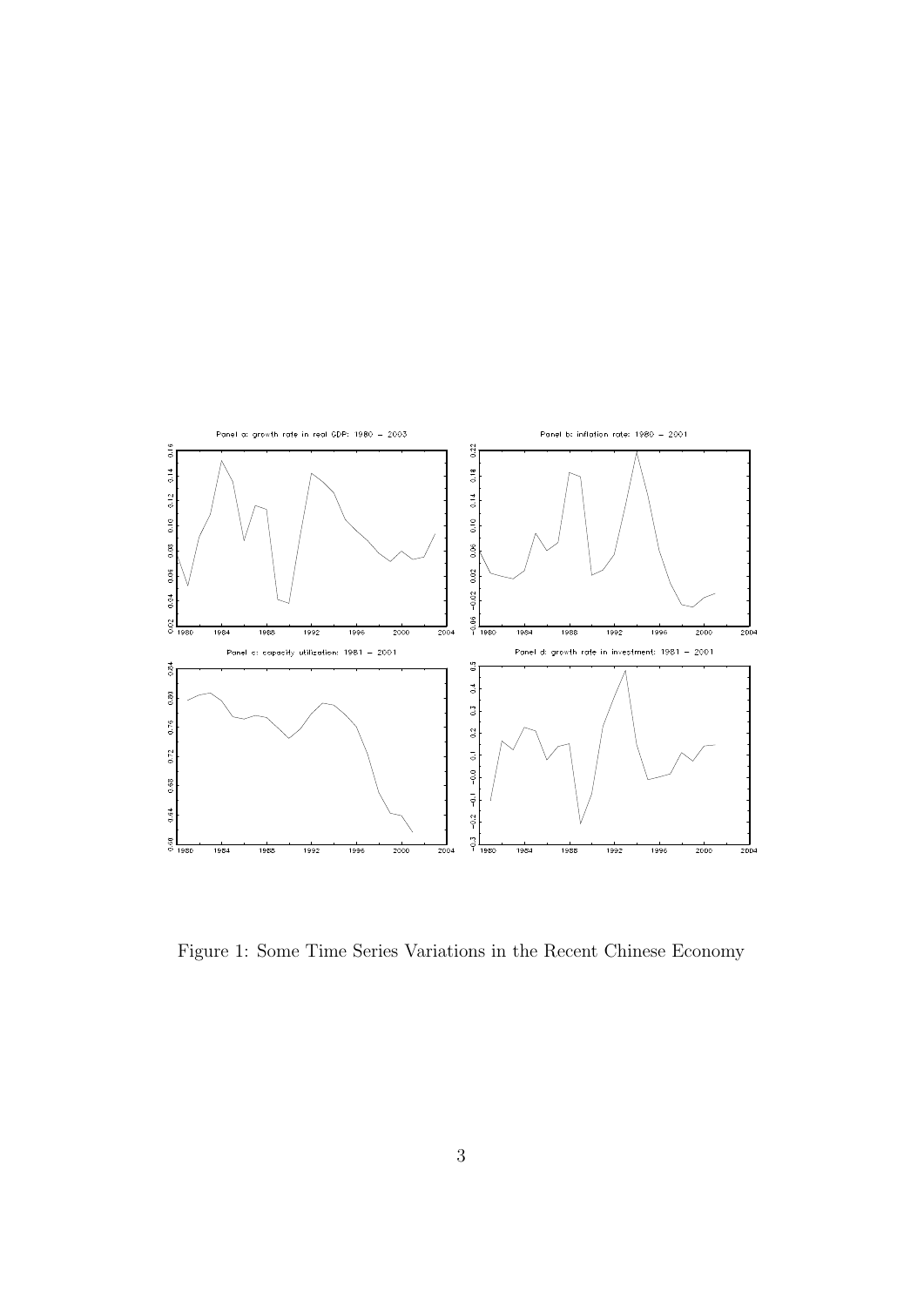not only creates excess demand, but also accumulates a huge amount of capacity. While demand can be created relatively fast, the accumulation of capacity might be gradual. This indicates that the first impact of overinvestment is to accelerate inflation. Thus, when the government conducted an anti-inflation policy via demand management, the consequence was excess capacity, which brought the deflation (see Panel c and d in Figure 1 for the time series variation of capacity utilization and the growth rate of investment).

The idea of over-investment can be formulated in a dynamic model, which will be constructed later in this paper. It is consistent with the overshooting perspective as often discussed in business cycles theorem. It is well known that when the eigenvalues of a dynamic system are complex conjugate, a small shock may generate large and even persistent fluctuation. Thus, deflation could be possible when there is over-investment.

The overshooting perspective (in investment) may explain the problem of deflation as has occurred recently in the Chinese economy. It does not provide an explanation, however, why the economy can still grow at a relatively high rate even if it is in recession. Yet, in a dynamic system, as we construct in this paper, this could be possible if the steady state growth rate is high. This seems to be not in contrast to the observation that the growth rate (about 7%) in the recession era of China was not only significantly lower than the preceding years, but also below the average growth rate (about 9.4%) over the last 25 years. For a more satisfying explanation of "deflationary expansion", we therefore must also understand how China has generally grown at a relatively high rate throughout economic reform.

In section 2, we shall first discuss briefly the institutional environment of China since economic reform. This discussion not only provides a background for the followed dynamic model, but also allows us to understand why China can grow at a high rate over most of the past 20 plus years. In section 3, we construct a model of investment under the current credit allocation system of China. To some extent, the discussion in this section may be viewed as a behavior analysis of the investment function, the key behavior function in our dynamic system that will be presented in section 4. A statistical analysis will also be conducted in section 4 to estimate some behavior functions as appearing in the dynamic system. Section 5 provides an analysis both analytically and numerically of our dynamic system. This analysis will allow us to see how an overshooting in investment can generate deflation following accelerating inflation. Finally section 6 concludes.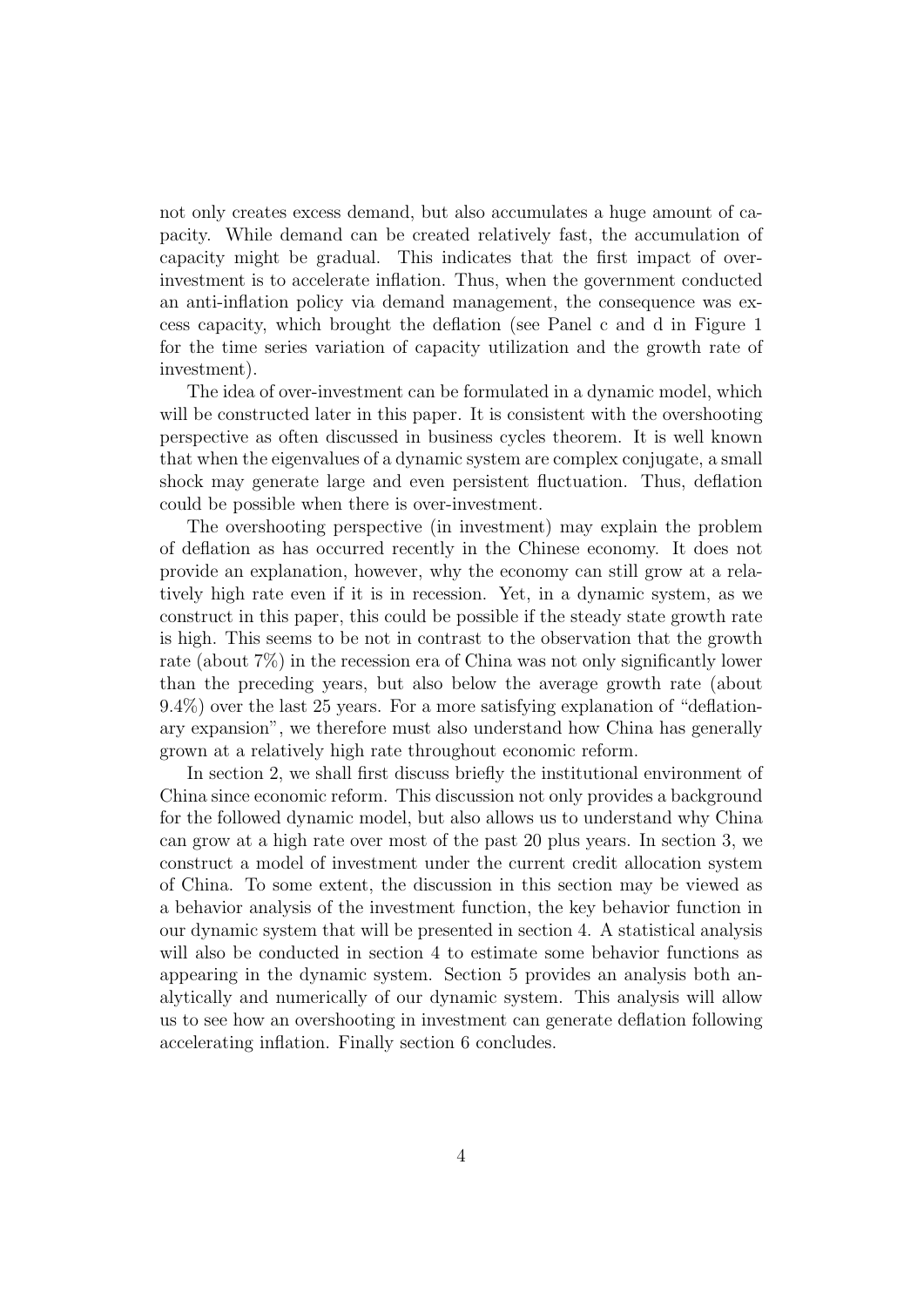## 2 Institutional Environment

One of the observations since World War II is the convergence in per capita GDP within a certain group of economies. The convergence hypothesis indicates that the countries with low per capita GDP can grow at a higher rate and will eventually converge with those with high per capita GDP within the group. Many articles have tested the convergence hypothesis and tried to explain the convergence.<sup>4</sup> It has been argued that the countries who experienced convergence may be subject to certain institutional environments. Although it is not totally clear what these institutional environments could be, the stable political system, no significant upheaval and revolution seems to be required. This institutional environment seems to have existed in China over the last 20 plus years. The stable political environment has made it possible for the country to focus its effort on economic development. This is particularly in contrast to the Cultural Revolution and other political upheaval that had continuously occurred in the past. Of course, a stable political environment is not sufficient enough for a country to reach convergence. This section will discuss some economic environment that may help to understand how China can grow on average at a higher rate since the economic reform. Our discussion will be focused on the key economic premise that China is not only a transition economy but also a developing economy.

#### 2.1 Dual Structure

Since economic reform started in 1978, China has undergone substantial decentralization. This decentralization can be understood in two respects. First, the government has abandoned the previous central planning system and has given autonomy to state-owned enterprises in deciding their price and quantity in most non-financial sectors (Naughton, 1995). Second, decentralization has also allowed the rapid growth of non-state enterprises in many competitive industries. This decentralization process made the Chinese economy more market oriented and economic resources more efficiently allocated. One of the achievements in the efficiency of resource allocation is to free the huge amount of surplus labor in the rural areas of China.

The dual structure in rural and urban areas is an obvious feature of developing economy of China. In rural areas, each family is endowed with a piece of land that may sustain the family's living but at a very low level compared to the standard of living in urban areas. Since the land for each family is extremely limited, there is an enormous surplus of labor in the rural

<sup>4</sup>See Barro and Sala-i-Martin (1991, 1992).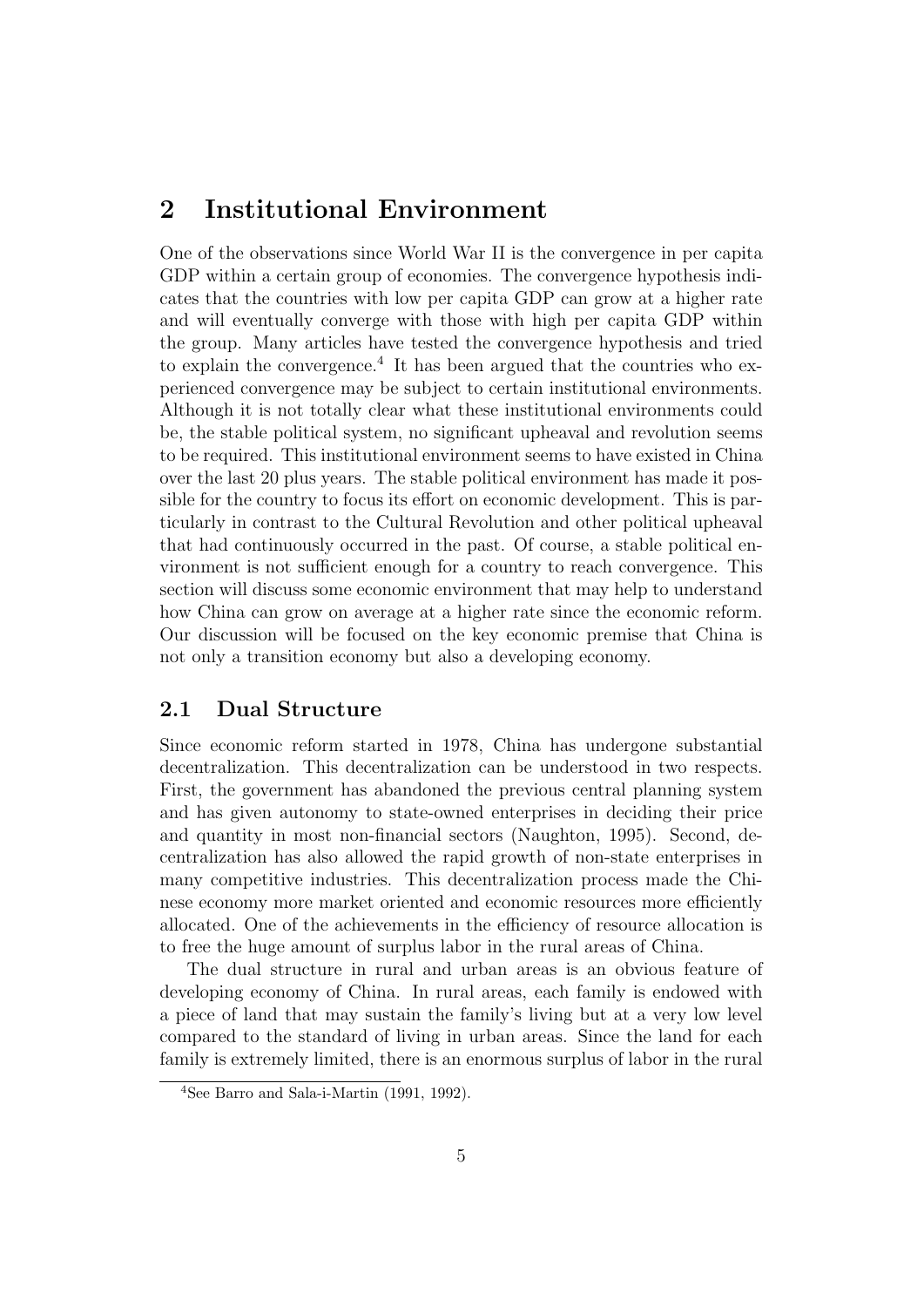areas of China. Economic reform and the emergence of a large amount of non state-owned enterprises has allowed the labor surplus in rural areas to move into urban areas as has been occurring in the past. Since the labor surplus in rural areas is so huge, the labor market in city has always been in over-supplied. This further indicates that wages in urban areas is not sensitive to the labor market, but only to inflation and productivity.<sup>5</sup> We should note that this developing feature of the Chinese economy is exactly what Lewis, a Nobel laureate in 1979, described in his seminal paper on developing economics (see Lewis 1954).

The existence of a dual structure has an important implication in explaining China's economic growth. As many have argued, the major driving force of high growth in China is the high growth in investment.<sup>6</sup> The high growth in investment creates not only fast accumulation of capacity but also high growth in demand. Fast accumulation of capacity requires the absorption of more people to work in urban areas. Therefore, high growth in investment is not possible without sufficient labor surplus.

#### 2.2 Credit Plan

High growth in investment is also not possible without sufficient financial resources. In contrast to most OECD countries, the major financial resource for investment in China is credit. In past years, the monetary authority in China has set up a yearly target growth rate in the money supply, M1 and M2. Once the target has been set up, the monetary authority will employ the credit plan as its principle instrument to implement the target.

In each year's credit plan, the state banks are given credit quotas, which can be regarded as the target on the amount they could and should lend in total for investment and other purposes. Sometimes the credit quotas are given along with a variety of details with respect to the provinces, industries and state and non-state firms. Although in most cases the credit plan is only indicative under which the state banks were given some discretion over their lending activities, occasionally the government resorts to using administrative mechanisms to implement the credit plan.<sup>7</sup>

The credit supply in China can be regarded as being cheap and easy. Such cheap and easy credit can be observed from several statistics. As we can find in Table 1, the average real interest rate in loan supply is about 2% in China, much lower than other OECD countries. In the same time,

<sup>&</sup>lt;sup>5</sup>This will be verified in our estimation of wage equation (see section 4).

<sup>&</sup>lt;sup>6</sup>See Lin (2000), Lin, Cai and Zhou (2003) and Brandt and Zhu (2000, 2001)

<sup>7</sup> In the view of Brandt and Zhu (2000) and (2001), it is the alteration of indicative and administrative credit plan that generates the business cycles.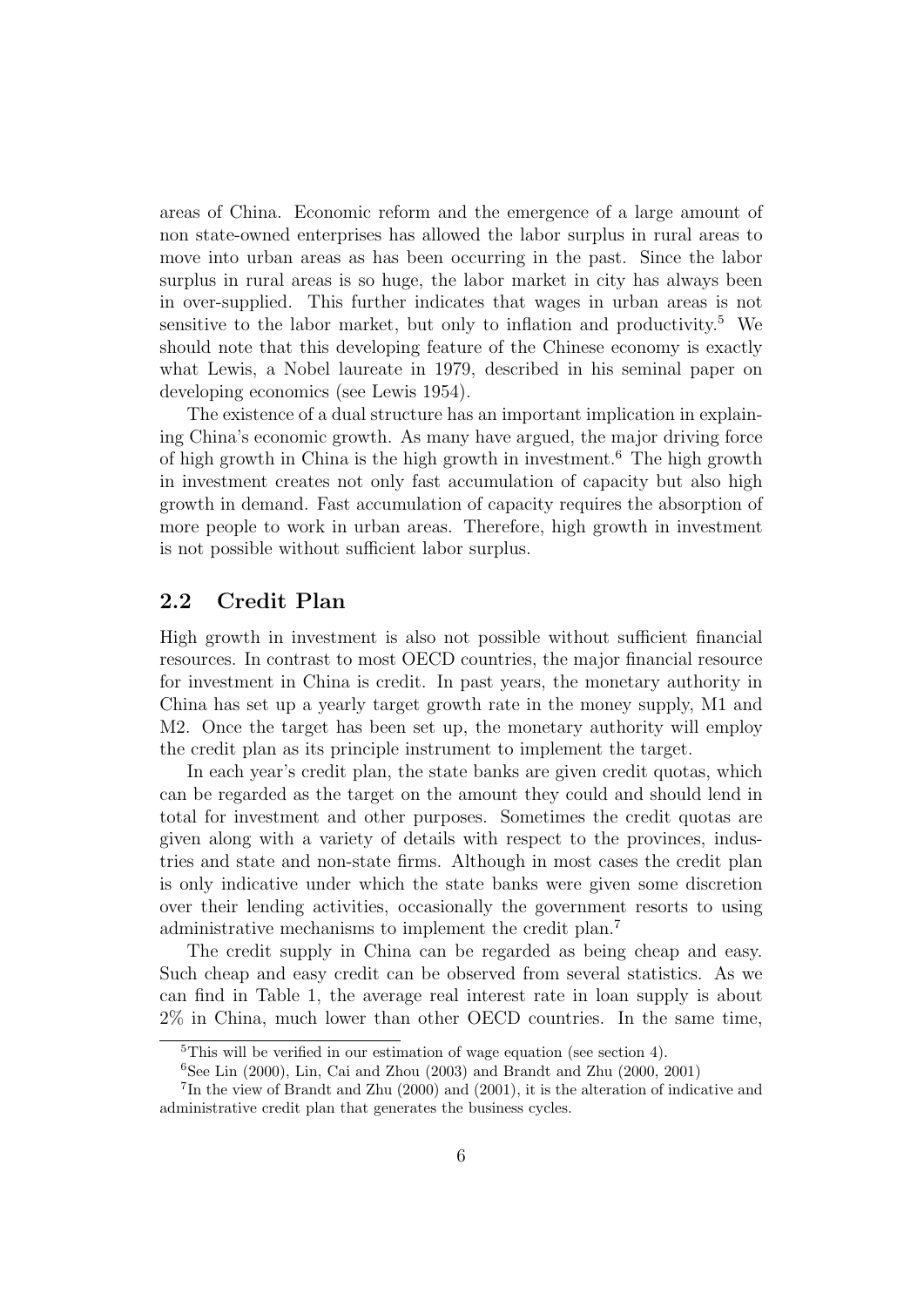the average growth rate of the money supply is about 20%, which is not only much higher than the level of OECD countries (about 6-7%), but also significantly higher than the nominal growth rate (about 16%) of GDP in China. We shall also remark that while the growth rate of the money supply is so high, the state banks are also suffering huge amount of non-performing loans.

| Lable 1. Clean Comparison. China and Some OECD Countries |                 |                 |                 |                 |
|----------------------------------------------------------|-----------------|-----------------|-----------------|-----------------|
|                                                          | China           | U.S.            | Germany         | France.         |
| real interest rate $(\%)$                                | 2.1418          | 3.4757          | 4.1092          | 4.5654          |
|                                                          | $(1980 - 2001)$ | $(1964 - 2003)$ | $(1970 - 2003)$ | $(1980 - 2003)$ |
| growth rate of money supply                              | 0.2006          | 0.0712          | 0.0626          | 0.0601          |
|                                                          | $(1985 - 2001)$ | $(1964 - 2003)$ | $(1975 - 2003)$ | $(1980 - 2003)$ |
| growth rate in nominal GDP                               | 0.1606          | 0.0725          | 0.0564          | 0.0619          |
|                                                          | $(1981 - 2001)$ | $(1964 - 2003)$ | $(1970 - 2003)$ | $(1980 - 2003)$ |

Table 1: Credit Comparison: China and Some OECD Countries<sup>8</sup>

The easy and cheap credit provided by the government via its state banking system is certainly an important transitional feature of the Chinese economy. It reflects the strong intention of government to use its monetary policy to promote economic growth in addition to usual demand management.

Of course, there are many other important reasons that may also help us to understand the high growth of the Chinese economy. A more sufficient discussion is important and certainly desirable. In this paper, we, however, focus on the business cycle aspect of the Chinese economy, especially the recent cycle of deflationary expansion. For this purpose, all we need to assume is that China's economic reform since 1978 has given China the energy to grow at a high rate. In a dynamic business cycle model as being formulated in section 4, this indicates a higher steady state growth rate. In addition for us to understand high growth, the recognition on the dual structure and the credit allocation system in the Chinese economy will also help us to formulate our dynamic business cycle model.

## 3 A Model of Investment with Credit Allocation

In this section, we shall construct a model of investment under the credit allocation of the current banking system in China. To some extent, this section might be regarded as a behavior discussion on the investment function, the key behavior function in our dynamic business cycle model.

<sup>8</sup>The data for U.S., Germany and France comes from OECD (2004). The data for China comes from National Bureau of Statistics of China (2004).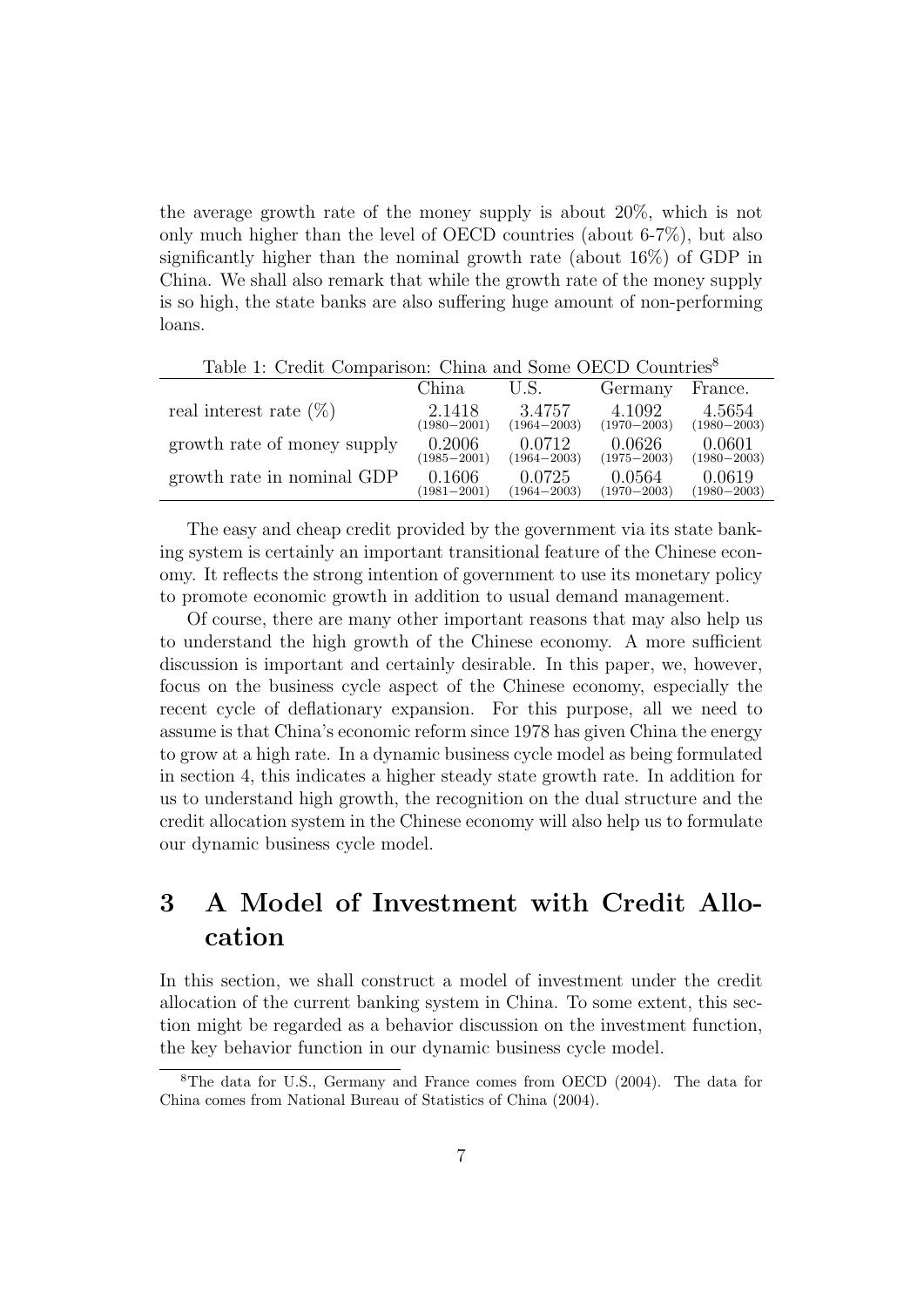#### 3.1 Investment without Credit Constraint

Our first task is to discuss investment without credit (or other financial) constraint. For this purpose, we shall first establish a proposition regarding an existence of optimum capacity utilization which a firm wants to achieve via its investment. We derive this proposition using an intertemporary dynamic optimization model as described below.

In standard microeconomic theory, there are two types of costs occurring in a firm's production: one is fixed cost and the other is variable cost. Generally, the average cost decline is first due to the large amount of fixed cost and then increases when the production approaches capacity. This standard theory is for a firm's production in which the capacity is assumed to be given. In a theory with firm's investment, it is perhaps not valid to assume a fixed cost since what we are considering is to change the capacity. We assume that in this case the average cost is a non-decreasing function of capacity utilization  $U$ .<sup>9</sup>

Given this assumption, we consider a representative firm indexed by  $i$ ,  $i = 1, 2, ..., n$ , whose cost function in period t can be written as

$$
C_{i,t} = c_i(U_{i,t})Y_{i,t}, \quad c'_i \ge 0
$$
\n(1)

where  $C_{i,t}$  is the total cost for firm i in period t;  $c_i$  is the average cost, which is a function of capacity utilization  $U_{i,t}$ ;  $Y_{i,t}$  is the output measured in monetary units.<sup>10</sup> In particular, we can write  $U_{i,t}$  as

$$
U_{i,t} = \frac{Y_{i,t}}{A_i K_{i,t}}\tag{2}
$$

where  $K_{i,t}$  is the capital stock, and  $A_i$  is the technology. Given this cost function as expressed in (1), the firm's profit denoted as  $\pi_{i,t}$  can be written as  $\overline{a}$ 

$$
\pi_{i,t} = Y_{i,t} - c_i \left(\frac{Y_{i,t}}{A_i K_{i,t}}\right) Y_{i,t} - I_{i,t}
$$

where  $I_{i,t}$  is the investment.

Investment is constructed for future capacity and therefore we shall assume that the firm has been given a sequence of expected demand  $E\left\{Y_{i,t+j}\right\}_{i=1}^{\infty}$  $j=0$ when making an investment decision in period  $t$ . The problem of investment can thus be expressed as a sequence of investment  $\{I_{i,t+j}\}_{j=0}^{\infty}$  such that

<sup>&</sup>lt;sup>9</sup>We should note that whether the average cost is a decreasing or increasing function of capacity utilization is not important, as will become clear, for deriving our basic proposition: the existence of optimum capacity utilization.

 $10<sub>so</sub>$  that it may be regarded as a revenue from the sale. This indicates that the price is expected to be fixed when the firm makes an investment decision.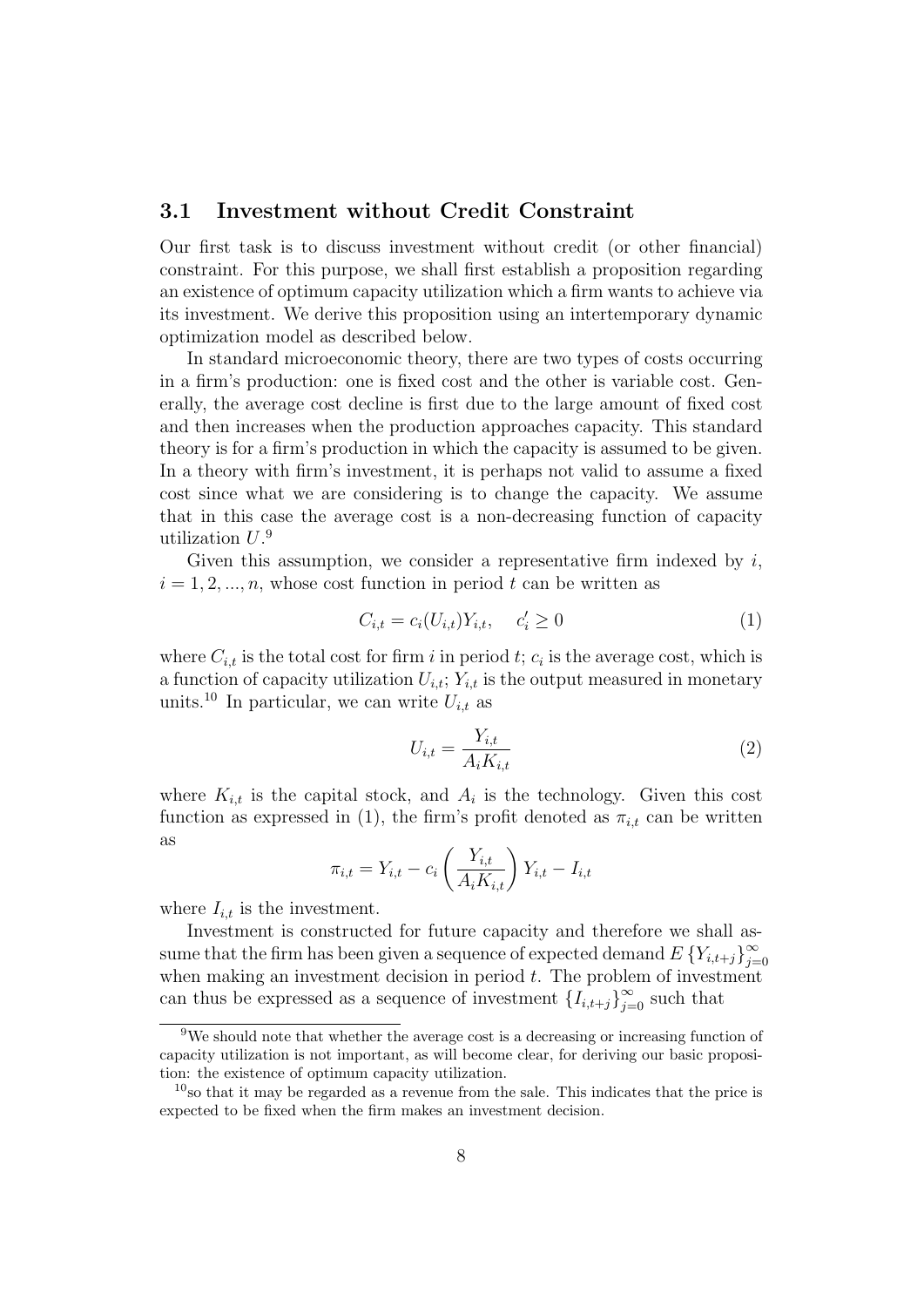$$
\max_{\{I_{i,t+j}\}_{j=0}^{\infty}} E \sum_{j=0}^{\infty} \beta^j \left[ Y_{i,t+j} - c_i \left( \frac{Y_{i,t+j}}{A_i K_{i,t+j}} \right) Y_{i,t+j} - I_{i,t+j} \right]
$$
(3)

subject to

$$
K_{i,t+j} = (1 - d_i)K_{i,t+j-1} + I_{i,t+j}
$$
\n<sup>(4)</sup>

where E is the expectation operator;  $\beta$  is the discount factor and  $d_i$  is the depreciation rate. Apparently, (4) can be regarded as the equation of capital accumulation. Note that although the decision here appears to be a sequence  ${I_{i,t+j}}_{j=0}^{\infty}$  only the investment in period t,  $I_{i,t}$ , is implemented in t.

The Euler equation for this optimization problem (3) and (4) can be written as

$$
E\left[Y_{i,t+j}\frac{Y_{i,t+j}}{A_i K_{i,t+j}^2}c_i'\left(\frac{Y_{i,t+j}}{A_i K_{i,t+j}}\right)\right] + \beta(1 - d_i) - 1 = 0
$$

Using (2) to express  $Y_{i,t+j}/K_{i,t+j}$ , we obtain from the above

$$
E\left[U_{i,t+j}^{2}c'_{i}\left(U_{i,t+j}\right)\right] = \frac{1}{A_{i}}\left[1 - \beta(1 - d_{i})\right]
$$
\n(5)

Equation (5) above allows us to derive the optimum capacity utilization. Since the right side of the equation is composed of parameters, we find that the optimum capacity utilization denoted as  $U_i^*$  should be time invariant.<sup>11</sup> Also note that if the cost function and the parameters of technology and depreciation rate are invariant across all i's, the optimum capacity utilization  $U_i^*$  should also be invariant across all firms. This identical assumption, which is very common in representative agent models, will also be applied later to simplify our analysis.

Given the existence of such optimum capacity utilization denoted as  $U_i^*$ , we shall now discuss how investment should be made. Since the investment is made to achieve the optimum  $U_i^*$ , the optimum investment in period t, denoted as  $I_{i,t}^*$ , should satisfy

$$
\frac{EY_{i,t}}{A_i \left[ (1 - d_i)K_{i,t-1} + I_{i,t}^* \right]} = U_i^*
$$

where the left side of the above equation is the expected capacity utilization. From this equation, we obtain

$$
I_{i,t}^* = \frac{1}{A_i U_i^*} E Y_{i,t} - (1 - d_i) K_{i,t-1}
$$
 (6)

<sup>11</sup>although there may exist multiple solutions.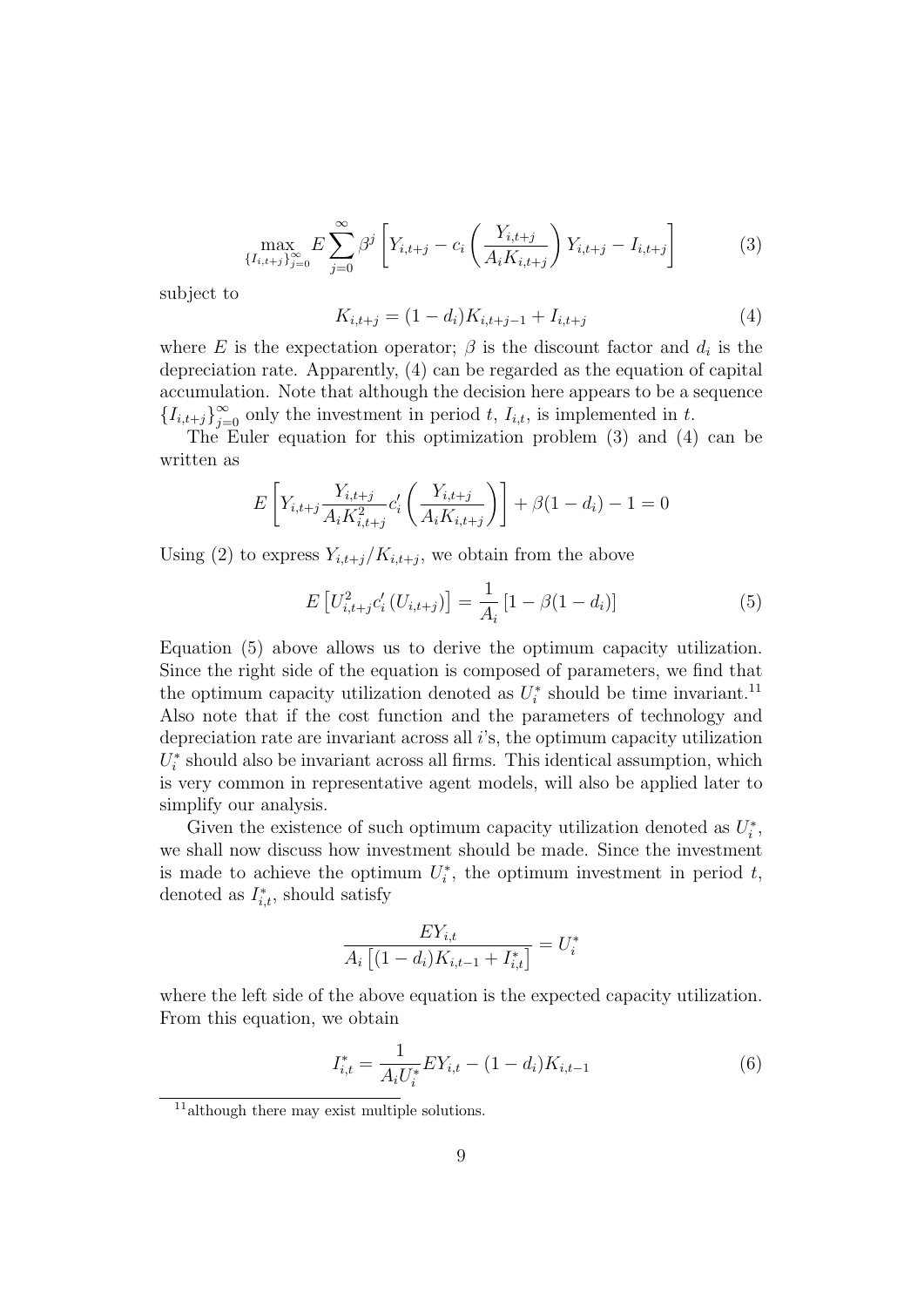#### 3.2 Investment under the Credit Constraint

We now introduce the credit constraint into the model. Let us first consider the interest rate in the Chinese economy. As we have discussed earlier, the real interest rate in China is generally at a low level compared to OECD countries. In the same time, the soft-budget constraint is also to various degrees a property of China enterprises. This indicates that the interest rate may not be considered as an effective constraint on investment, that is, making the investment deviate significantly from the optimum level as expressed in  $(6)$ . Only the quantity constraint or the credit constraint that may affect the investment.

Consider now that our representative firm is able to acquire a loan up to  $\Delta M_{i,t}$  for its investment from a state owned commercial bank. We know that the firm's investment will be  $I_{i,t}^*$  as expressed in (6) if the firm is not subject to the credit constraint. This indicates that the firm's investment under credit constraint can be written as

$$
I_{i,t} = \begin{cases} I_{i,t}^* & I_{i,t}^* < \Delta M_{i,t} \\ \Delta M_{i,t} & I_{i,t}^* \ge \Delta M_{i,t} \end{cases}
$$
 (7)

Let  $\Delta M_t$  denote the target growth of monetary base and therefore the total amount of credit that can be generated from  $\Delta M_t$  is  $(\gamma - 1)\Delta M_t$ , where  $\gamma > 1$  is the money multiplier. This is the amount of money that the state bank can lend out to finance the investment.

Consider now a credit allocation under the discretion of state bank (or under the guideline of credit plan via administration):  $\{\Delta M_{i,t}\}_{i=1}^n$ , where

$$
\Delta M_{i,t} = l_i(\gamma - 1)\Delta M_t \tag{8}
$$

with  $l(i) \in [0, 1)$ . Under this credit plan, the firm makes their decisions of investment as formulated in  $(6)-(8)$ . Summing up all  $I_{i,t}$ 's, we get the aggregate investment  $I_t$ :

$$
I_t = \sum_{i=1}^n I_{i,t} \tag{9}
$$

Depending on the credit ratio  $l(i)$  the firm was assigned, we find that for some i's investments are bounded, that is,  $I_{i,t} = \Delta M_{i,t}$ ; for the others, investments are optimum, that is,  $I_{i,t} = I_{i,t}^*$ . Re-arranging the index of the firm such that the first  $n_1$  firms are bounded, we therefore can rewrite (9) as

$$
I_t = \phi \Delta M_t + \sum_{i=n_1+1}^{n-n_1} \left[ \frac{1}{A_i U_i^*} E Y_{i,t} - (1 - d_i) K_{i,t-1} \right]
$$
 (10)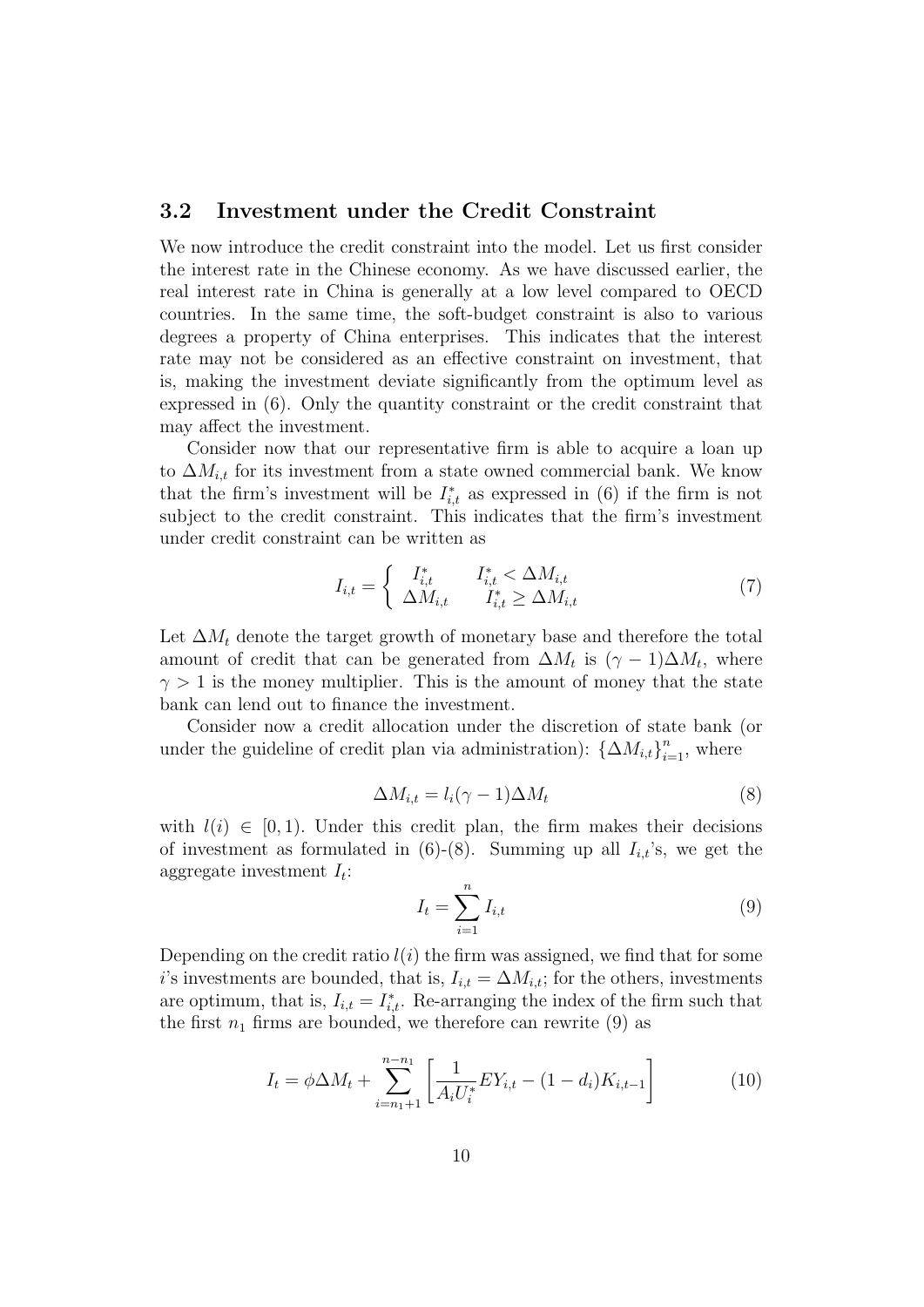where

$$
\phi=(\gamma-1)\sum_{i=1}^{n_1}l_i>0
$$

Under the identical assumption as we have mentioned earlier, we may denote  $U_i^*$ ,  $A_i$  and  $d_i$  as  $U^*$ ,  $A$  and  $d$  respectively for all *i*'s. This then allows us to rewrite (10) as

$$
I_t = \phi \Delta M_t + \frac{1}{AU^*} \sum_{i=n_1+1}^{n-n_1} EY_{i,t} - (1-d) \sum_{i=n_1+1}^{n-n_1} K_{i,t-1}
$$

Dividing both sides of the above equation by the aggregate capital stock  $K_{t-1}$ , we obtain from the above

$$
\frac{I_t}{K_{t-1}} = \phi \frac{\Delta M_t}{K_{t-1}} + \frac{1}{AU^*} \frac{EY_t}{K_{t-1}} \varsigma_y - (1 - d)\varsigma_k
$$
\n(11)

where  $Y_t$  is the aggregate demand and the parameters  $\varsigma_y$  and  $\varsigma_k$  can be expressed as the proportions of demand and capital stock from  $n - n_1$  firms over  $Y_t$  and  $K_{t-1}$  respectively. In particular,

$$
\varsigma_y = \frac{\sum_{i=n_1+1}^{n-n_1} EY_{i,t}}{EY_t}, \quad \varsigma_k = \frac{\sum_{i=n_1+1}^{n-n_1} K_{i,t-1}}{K_{t-1}}
$$

We assume both of them, along with  $\phi$  to be time invariant.

In order for our analysis to be tractable, we shall now assume two linear proportions: one is between the aggregate money supply and the aggregate capital stock  $K_{t-1} = vM_{t-1}$ ; the other is between the aggregate expected demand and the aggregate demand in the past  $EY_t = eY_{t-1}$ , where v and e are both parameters. Since we are working with aggregate variables, the rationality of these two linear proportions are considered more from the statistical view point.<sup>12</sup> In the next section, we will provide a statistical analysis of our proposed investment function.

Given these two linear proportions, we can now re-write our aggregate investment function (11) as

$$
I_t/K_{t-1} = \xi_i + \xi_u U_{t-1} + \xi_m m_t \tag{12}
$$

where  $m_t = \Delta M_t / M_{t-1}$  is the growth rate of money supply;  $U_{t-1} = Y_{t-1} / AK_{t-1}$ is the aggregate capacity utilization; the parameters  $\xi_i$ ,  $\xi_u$  and  $\xi_m$  are given by

 $\xi_i = -(1-d)\varsigma_k, \quad \xi_u = e\varsigma_y/U^*, \quad \xi_m = \phi/v.$ 

<sup>&</sup>lt;sup>12</sup>although the later proportion may also imply some expectation behavior.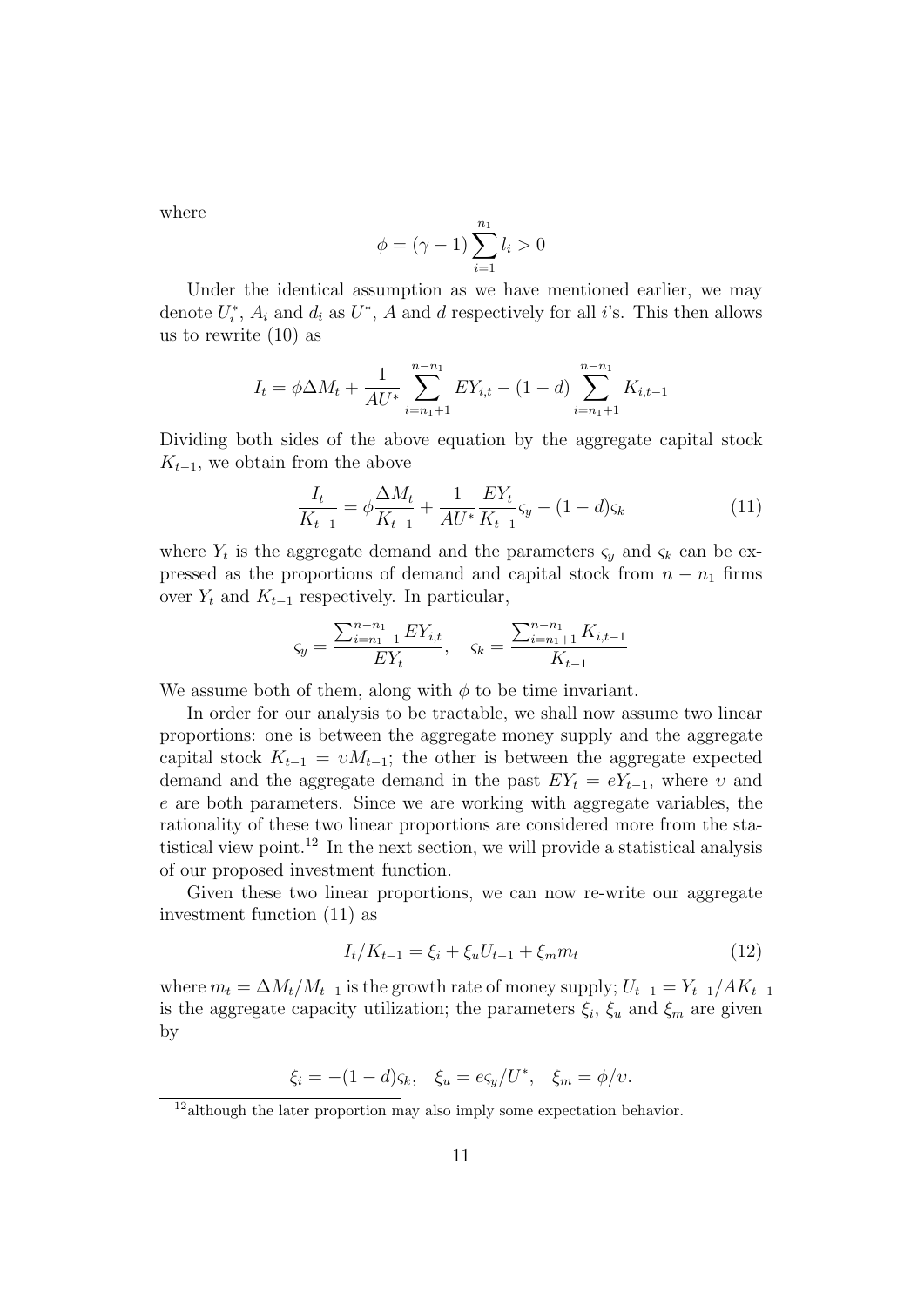### 4 The Structure Form of the Model

Given the discussion on the investment in the last section, we shall now in this section construct a simple macro dynamic model that will provide a basis to evaluate the deflationary expansion in the recent business cycle in the Chinese economy. The model we present here is not a standard equilibrium model but a disequilibrium model with many Keynesian features. It permits the disequilibrium both in labor and product market in response to which the price and wage are adjusted in a staggered way. Due to the transition and developing nature of the Chinese economy, such a Keynesian property is perhaps more important to evaluate business cycle phenomena as they occur in China.

#### 4.1 The Output and Investment

Consider a closed economy in which output is driven by investment. Time is discrete and is indexed by  $t, t = 1, 2, \dots$  To simplify our analysis, we may assume that the relation between output and investment is linear so that we may write

$$
Y_t = \theta I_t, \quad \theta > 1. \tag{13}
$$

Above,  $Y_t$  and  $I_t$  refer to output and investment in period t.

Following the discussion in the last section, we shall write the investment function as

$$
I_{t+1}/K_t = \xi_i + \xi_u U_t + \xi_m (m_t - p_t) + \mu_{t+1}, \quad \xi_u, \xi_m > 0 \tag{14}
$$

where  $K_t$  is the capital stock;  $U_t$  is the capacity utilization;  $m_t$  is the growth rate of the money supply;  $p_t$  is the inflation rate and  $\mu_t$  can be regarded as a shock. Note that here  $(m_t - p_t)$  can be regarded approximately as the growth rate of the real money supply. Compared to (12) in the last section, we here adopt the real money growth rather than nominal money growth as an impact on investment. Meanwhile we also introduce the shock  $\mu_t$  into the investment function. Rather than assuming  $\mu_t$  to be purely stochastic, we shall assume that  $\mu_t$  follow:

$$
\mu_t = \rho \mu_{t-1} + \varepsilon_t, \quad \rho \in (0, 1) \tag{15}
$$

where  $\varepsilon_t$  is an *i.i.d.* innovation.

The capacity utilization  $U$  can be written as

$$
U_t = \frac{Y_t}{AK_{t-1}}\tag{16}
$$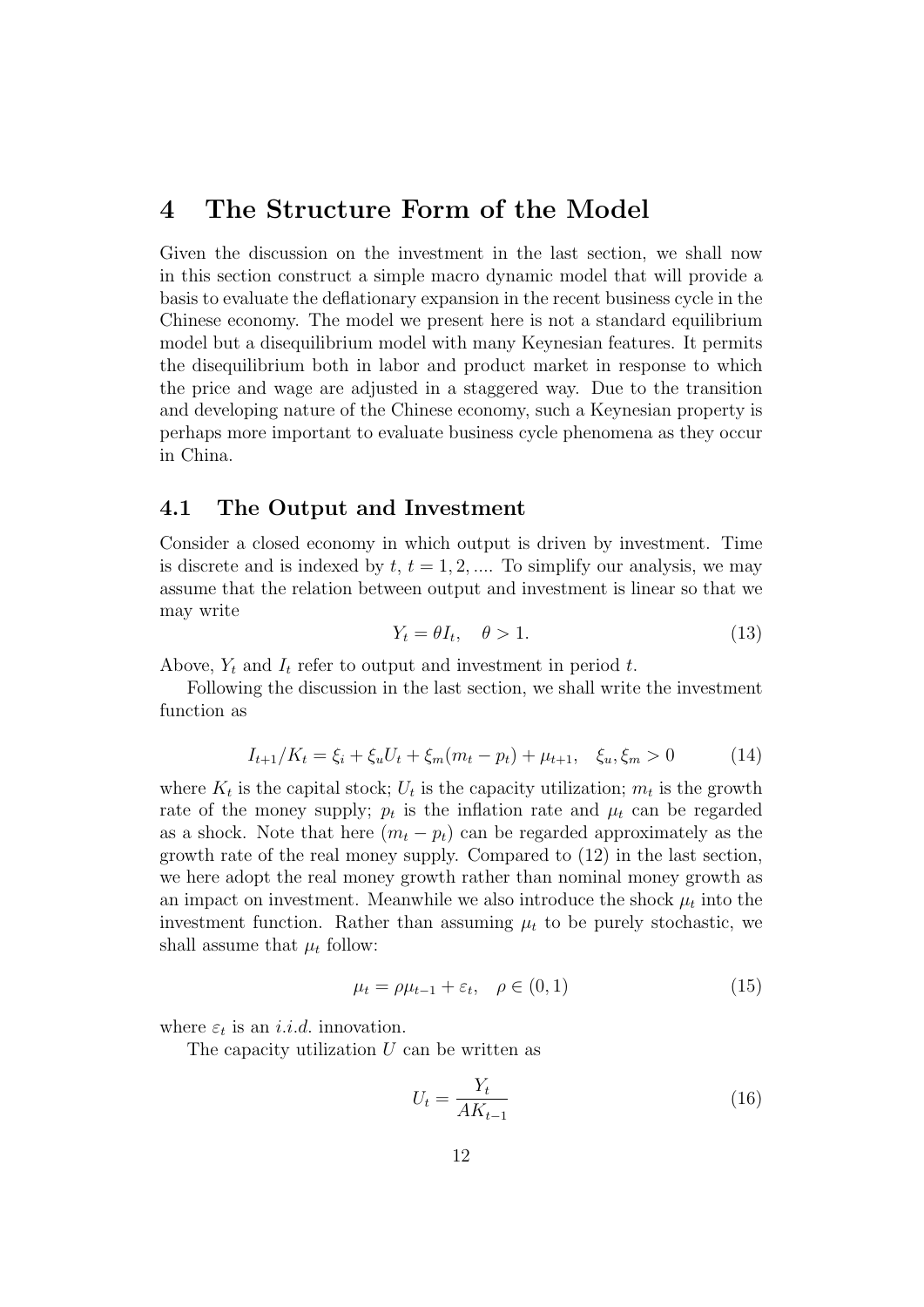This indicates that the capital stock in period  $t - 1$  is now measured at the end of period  $t-1$  (or at the beginning of period t) so that it provides the production capacity for period  $t^{13}$ .

#### 4.2 Price and Wage Dynamics

Next, we shall discuss how price is determined. We shall not assume that the price will be determined at the level that can clear the market at every period. This is particularly true to China since China is still a transitional and developing economy. Following the widely discussed dual Philip curves of price and wage (see Flaschel, Gong and Semmler 2001 and Fair 2000), we may consider the following price and wage dynamics:

$$
w_t = \alpha_w + \alpha_p p_t + \alpha_n (N_t - \bar{N}) + \alpha_x x_t, \quad \alpha_p, \alpha_n, \alpha_x > 0 \tag{17}
$$

$$
p_t = \beta_p + \beta_w w_t + \beta_u (U_t - \bar{U}) - \beta_x x_t, \quad \beta_w, \beta_u, \beta_x > 0 \tag{18}
$$

where  $w_t$  is the growth rate of nominal wage rate;  $N_t$  is the employment rate;  $x_t$  is the growth rate of labor productivity; and  $\overline{N}$  and  $\overline{U}$  can be regarded as the normal levels of  $N_t$  and  $U_t$ , beyond which inflation in wage and price will be accelerated. Apparently, our expression of price and wage dynamics is based on the fairly symmetric assumptions on the causes of price and wage inflation. Both of them are driven, on the one hand, by a demand pressure component given by  $U_t - \bar{U}$  and  $N_t - \bar{N}$ , and on the other hand, they are driven by a cost push term measured by  $p_t$ ,  $w_t$  and  $x_t$  in the right side of (17) and (18).

With regard to the employment rate  $N_t$ , we could write it as

$$
N_t = \frac{n(Y_t, \ldots)}{L_t^s} \tag{19}
$$

where  $L_t^s$  is the labor supply and  $n(\cdot)$  is the demand for labor, which is a function of output  $Y_t$  among others. Due to the current dual structure of the Chinese economy, we would expect that  $L_t^s$  could be enormous compared to the demand for labor. This will effect the wage equation. The detail will be provided when we turn to the empirical estimation of our dynamic model.

#### 4.3 The Monetary Policy

We know that the government in China has set up a yearly target of money growth, which can be regarded as a major macroeconomic policy for demand

<sup>&</sup>lt;sup>13</sup>We can also allow the capacity utilization  $U_t$  to be defined as in (2). This will not change the basic property of our model, but increase the nonlinearity of the intensive form of our model, which we shall discuss later.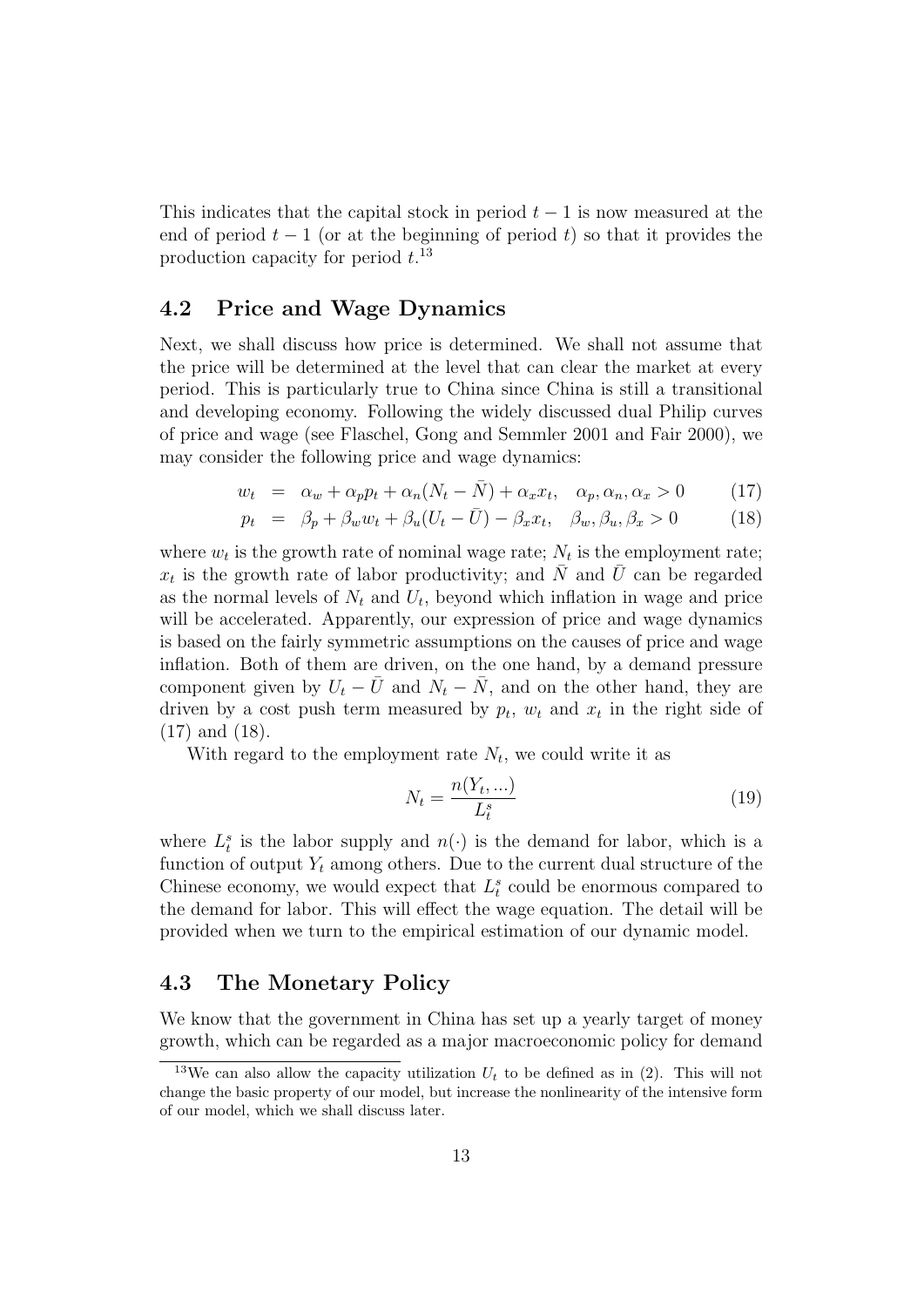management and growth promotion. Once the target has been set up, the monetary authority employs the credit plan as its principle instrument to implement the target. Although in most cases the credit plan is only indicative, due to state ownership of banks in China, the credit supply from the state banks may not deviate very much from the credit plan.

In the formulation of the money supply function, we shall consider that the government may have a stable (or long term) target of growth rate in the money supply, in addition to the short term target of the inflation rate. We denote this long term target as  $g$ . This target is somehow related to the desired economic growth under some acceptable inflation rate (or the desired growth rate in nominal GDP) that the government want to achieve. Given such targets, the yearly money supply will be adjusted according to the actual economic performance:

$$
m_t - m_{t-1} = \pi_p(\bar{p} - p_{t-1}) + \pi_m(g - m_{t-1}) \quad \pi_p, \pi_m > 0 \tag{20}
$$

where  $\bar{p}$  can be regarded as the short term inflation target, which empirically can be computed as a sample mean of  $p_t$ . This formulation indicates that the change in money supply will first respond to whether inflation in the previous year is below or above the target inflation rate  $\bar{p}$ . Second, the change in the money supply also responds to whether the actual money supply in the last year is below or above the long term target. If it is below the long term target, the growth rate of money supply in this year will increase.

Apparently, this formulation of money supply rule reflects the strong attention of the government to use the money supply (or cheap and easy credit) to promote economic growth.

#### 4.4 Model Estimation

The model we construct here involves four key behavior functions (14), (17), (18) and (20). To verify their relevance to China, we provide a simple regression for these four behavior functions by employing annual data from China Statistical Yearbook.<sup>14</sup> We should mention that in China, this annual data is the only data source before 1998. The estimation here is rather unsophisticated due to the lack of data sources with more frequency. Table 2 records the estimated parameters while Figure 2 shows the match of the estimation with the observation.

> Table 2: Estimates of Parameters (the number in parenthesis are the standard errors)

<sup>&</sup>lt;sup>14</sup>except the capacity utilization  $U_t$ , which is computed by Gong and Yang (2002).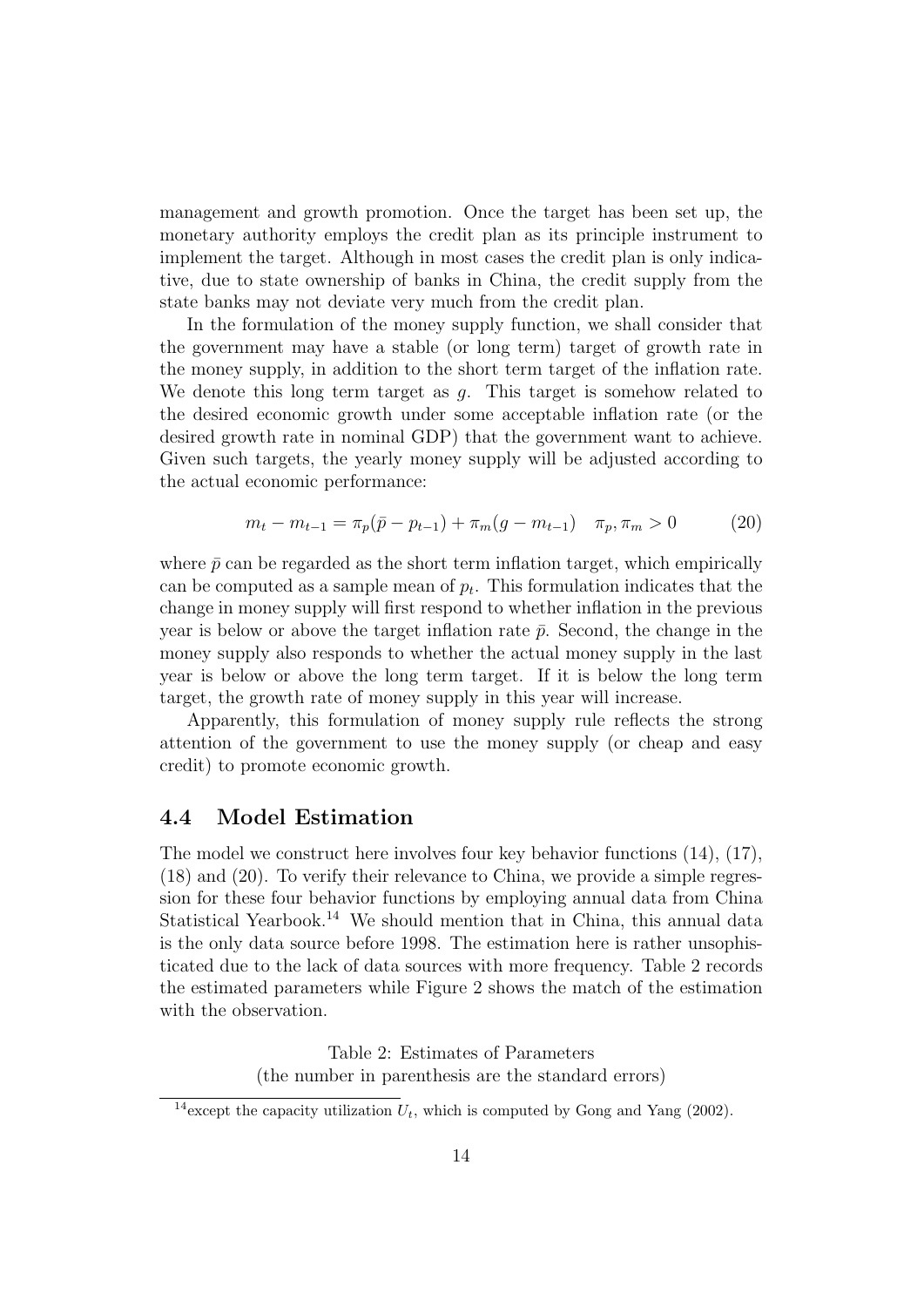| set 1 investment function   | $\xi_i = -0.1571$ (0.1225)<br>$\xi_u = 0.4010 (0.1739)$<br>$\xi_m = 0.1087$ (0.0367)<br>$\rho = 0.8547(0.0776)$<br>$DW = 1.9102$            |
|-----------------------------|---------------------------------------------------------------------------------------------------------------------------------------------|
| set 2 wage equation         | $\alpha_w = 0.0785$ (0.0156)<br>$\alpha_p = 0.6301(0.1690)$<br>$\alpha_x = 0.3141(0.1274)$<br>$DW = 1.6453$                                 |
| set 3 price equation        | $\beta_p = -0.4640(0.1276)$<br>$\beta_w = 0.6732$ (0.1462)<br>$\beta_u = 0.5895(0.1702)$<br>$\beta_x = 0.1446(0.1211)$<br>$DW = 1.6919$     |
| set 4 money supply function | $\kappa_0 = 0.1058$ (0.0529)<br>$\kappa_1 = -0.3589(0.2611)$<br>$\kappa_2 = 0.5674~(0.2357)$<br>$DW = 1.3917$                               |
| set 5 other parameters      | $\theta = 3.2069$ (0.4019)<br>$A = 0.4760(0.0552)$<br>$\bar{x} = 0.0536(0.0961)$<br>$\bar{p} = 0.0600(0.0707)$<br>$\bar{U}=0.7500~(0.0577)$ |

We first discuss the parameters in set 5, named "other parameters." They are estimated with the method of moments by matching the first moments of the corresponding data. Note that here,  $\bar{x}$ ,  $\bar{p}$  and  $\bar{U}$  are respectively the sample means of  $x_t$ ,  $p_t$  and  $U_t$ . The data for estimating  $\theta$  and A are implied by (13) and (16).

The estimation equations for the four behavior functions take the form

$$
I_t/K_{t-1} = \xi_r + \xi_u U_{t-1} + \xi_m (m_{t-1} - p_{t-1}) + \mu_t, \quad \mu_t = \rho \mu_{t-1} + \varepsilon_t (21)
$$

$$
w_t = \alpha_w + \alpha_p p_t + \alpha_x x_t + \epsilon_t \tag{22}
$$

$$
p_t = \tilde{\beta}_p + \beta_w w_t + \beta_u U_t - \beta_x x_t + \zeta_t \tag{23}
$$

$$
m_t = \kappa_0 + \kappa_1 p_{t-1} + \kappa_2 m_{t-1} + \eta_t \tag{24}
$$

where  $\varepsilon_t$ ,  $\epsilon_t$ ,  $\zeta_t$  and  $\eta_t$  are all assumed to *i.i.d.* innovations. We apply the Cochrane-Orcutt procedure to estimate the investment function (21) while the OLS method is directly applied to (22), (23) and (24).

We should note several points here. First, most estimates directly responds to the structure parameters as discussed in the structure form of the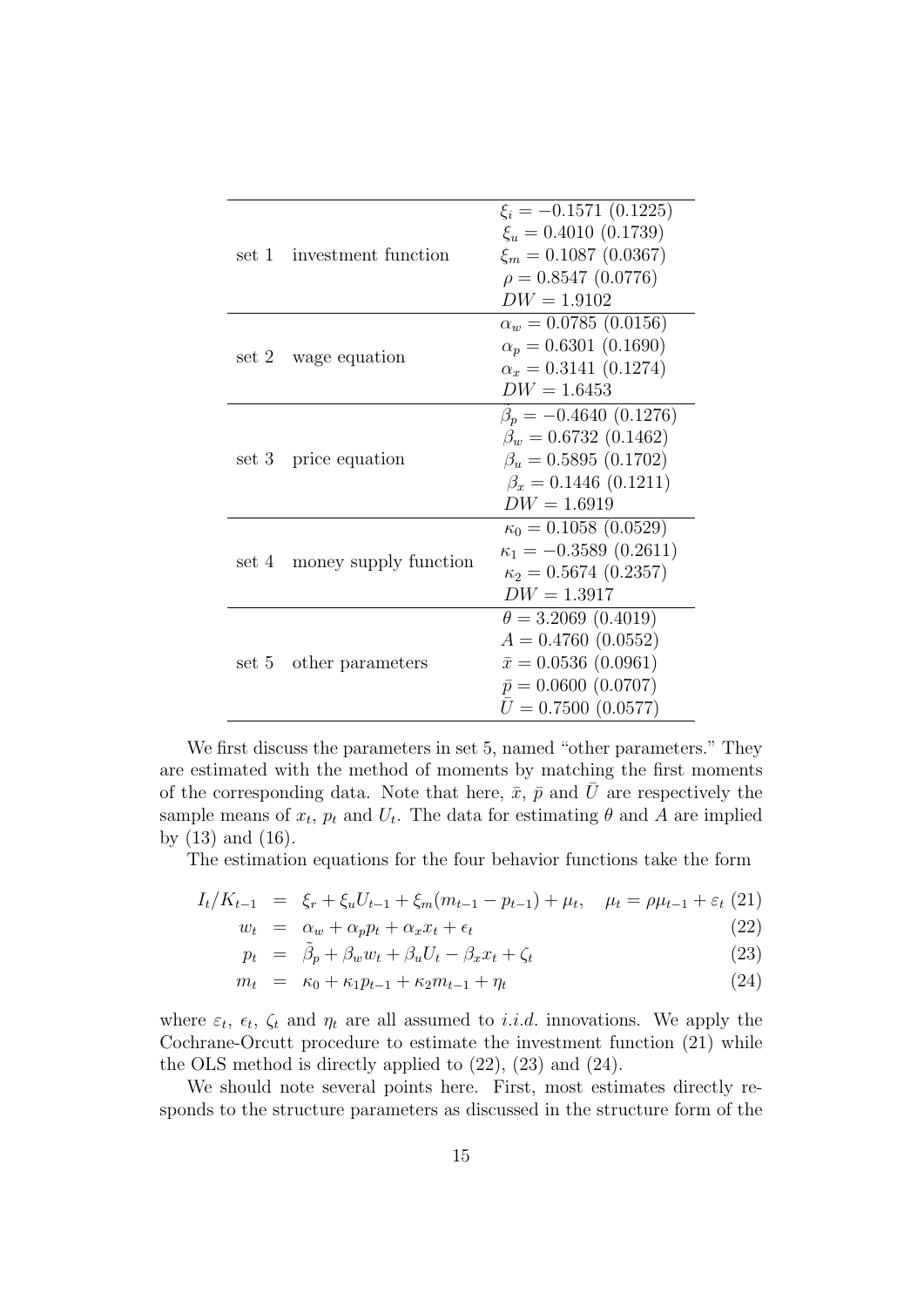

Figure 2: Matching the Observation: the solid lines for sample data, the dashed lines for simulated data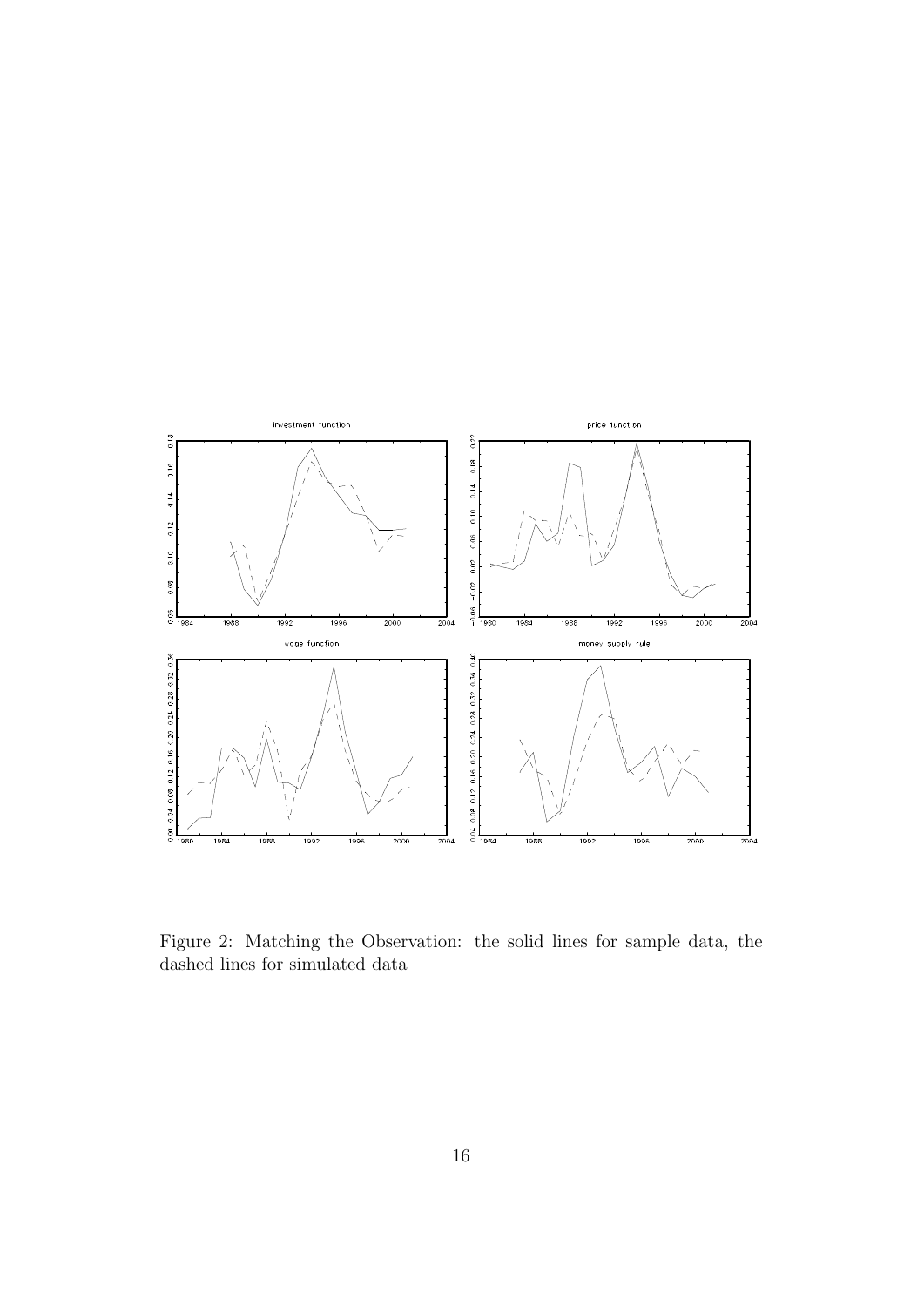model except here  $\tilde{\beta}_p$  here in set 3 and the parameters in set 4. However, from these estimates, we can compute the related structure parameters from the following restrictions:

$$
\tilde{\beta}_p=\beta_p-\beta_u\bar{U},\quad \kappa_0=\pi_p\bar{p}+\pi_m g,\quad \kappa_1=-\pi_p,\quad \kappa_2=1-\pi_m
$$

Given these restrictions and the estimates of  $\bar{U}$  and  $\bar{p}$  as in set 5, we can compute that

$$
\beta_p = -0.0218
$$
,  $\pi_p = 0.3589$ ,  $\pi_m = 0.4326$ ,  $g = 0.1947$ 

Note here that the computed  $q$  is close to the sample mean of the growth rate of money supply (M1) which is 0.2006.

Second, we have dropped the employment rate  $N_t-\bar{N}$  as the explanatory variables in the equations of wage (17). The estimate  $\alpha_n$  with respect to  $N_t-\bar{N}$  is statistically insignificant. The estimate is -0.0946 while the standard error is 2.3076. As we have discussed in section 2, the labor supply in China as in many developing countries seems to be unlimited due to the enormous labor surplus from rural areas of China. This indicates that we could assume  $L_t^s = +\infty$ . Given this, we obtain  $N = 0$  and  $\overline{N} = 0$ .

### 5 The Analysis

In this section, we shall provide a dynamic analysis of the model that we have constructed in the previous section. Our first task is to transform the structure form of the model into an intensive form, which can be expressed as a standard dynamic system in discrete time.

#### 5.1 The Intensive Form of the Model

The following is the proposition regarding our transformation.

**Proposition 1** Let us define  $i_t \equiv I_t/K_{t-1}$ , and assume that  $x_t$  be fixed at  $\bar{x}$ while  $L^s = +\infty$ . The structure form of the model (13) - (20) when we ignore  $\varepsilon_t$  in (15) can be transformed into a standard three dimensional system, which is composed of

$$
i_t = \xi_0 + \xi_1 i_{t-1} + \xi_m m_{t-1} + \rho \mu_{t-1} \tag{25}
$$

$$
m_t = \pi_0 - \pi_p \alpha_1 i_{t-1} + (1 - \pi_m) m_{t-1}
$$
\n(26)

$$
\mu_t = \rho \mu_{t-1} \tag{27}
$$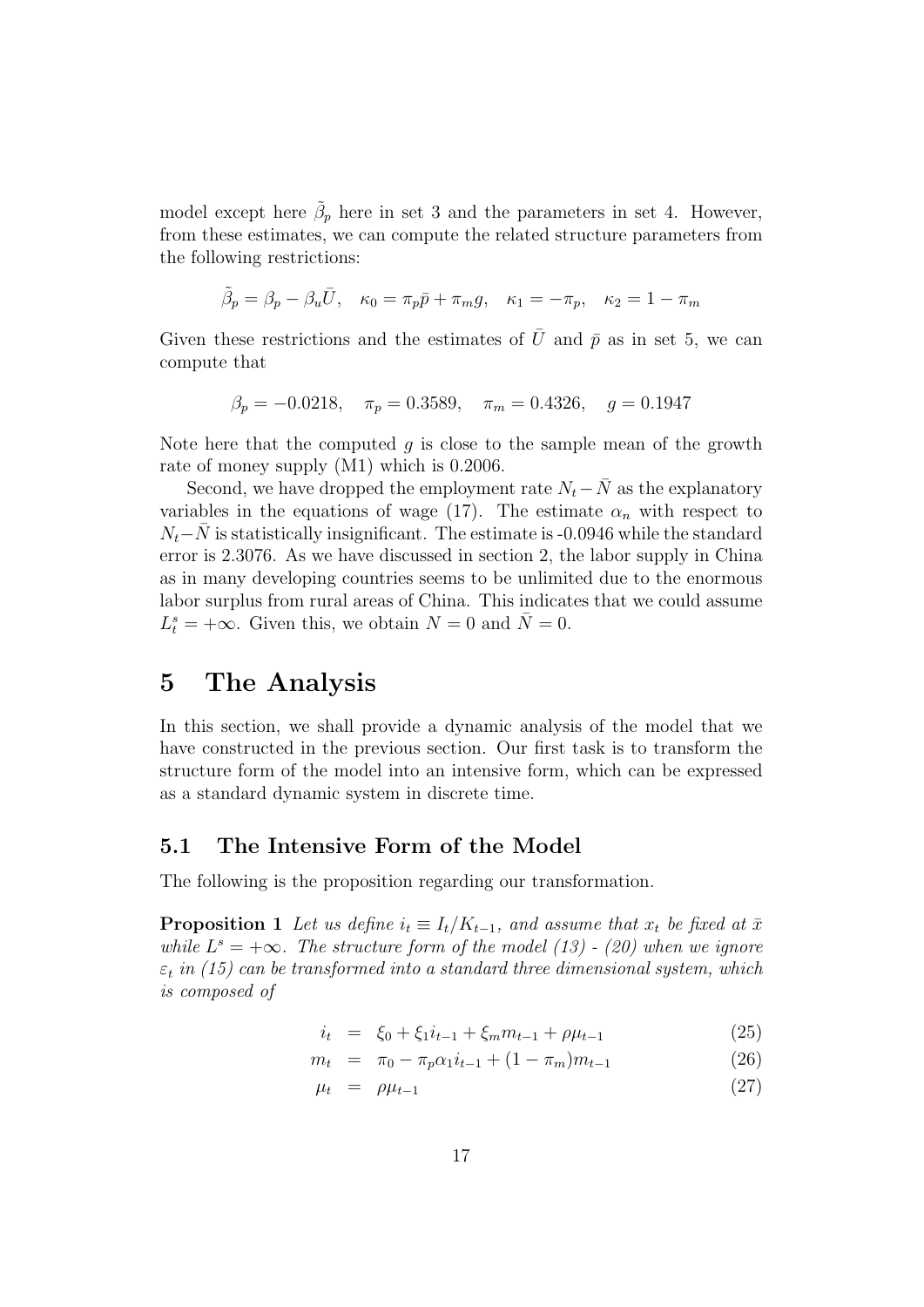where

$$
\xi_0 = \xi_i - \xi_m \alpha_0, \quad \xi_1 = \xi_u(\theta/A) - \xi_m \alpha_1, \quad \pi_0 = \pi_p \bar{p} + \pi_m g - \pi_p \alpha_0
$$

$$
\alpha_0 = \frac{\beta_p + \beta_w \alpha_w + \beta_w \alpha_x \bar{x} - \beta_u \bar{U} - \beta_x \bar{x}}{1 - \beta_w \alpha_p}, \quad \alpha_1 = \frac{\beta_u \theta}{(1 - \beta_w \alpha_p)A}
$$

The proposition is proved in the appendix. For our non-stochastic dynamic analysis,  $\mu_t$  can be regarded as an investment shock to the economy if the initial condition  $\mu_0$  is not zero. Since we do not have enough information to specify the dynamics of  $x_t$ , we have set it to be constant. The assumption  $L^s = +\infty$  captures the seemingly unlimited supply of labor reserved in the rural areas of China.

#### 5.2 The Steady State and Stability

The steady state of our dynamic system is well established in the following proposition.

**Proposition 2** The system composed of  $(25)$  -  $(26)$  has a unique equilibria  $(i, \bar{m}, \bar{\mu})$  at which

$$
\bar{m} = g \tag{28}
$$

$$
\bar{i} = \frac{1}{1 - \xi_1} (\xi_0 + \xi_m g) \tag{29}
$$

$$
\bar{\mu} = 0 \tag{30}
$$

The proof of this proposition is trivial by setting  $i_t = i_{t-1} = \overline{i}$ ,  $m_t =$  $m_{t-1} = \bar{m}$  and  $\mu_t = \mu_{t-1} = \bar{\mu}$  in (25) - (26).

It should be noted that although the system is three-dimensional,  $\mu$  is autonomously determined via (27). Therefore, we shall first, for our stability analysis, focus on the system composed of (25) and (26) only. This indicates that we are considering an economy in which the initial condition of  $\mu$ , denoted as  $\mu_0$ , is equal to zero. The following is the proposition regarding the stabilities of our dynamic system.

**Proposition 3** Let J be the Jacobian matrix evaluated at the steady state of the system composed of (25) and (26) with  $\mu_0 = 0$  and  $\lambda_{1,2}$  are the two eigenvalues of J. Suppose that  $1 - \beta_w \alpha_p > 0$  and  $\xi_1 - \pi_m < 1$ . Then there exists a  $\pi_p$  denoted as  $\pi_p^*$  such that in the neighborhood of  $\pi_p^*$ ,

1.  $\lambda_{1,2}$  are complex conjugate;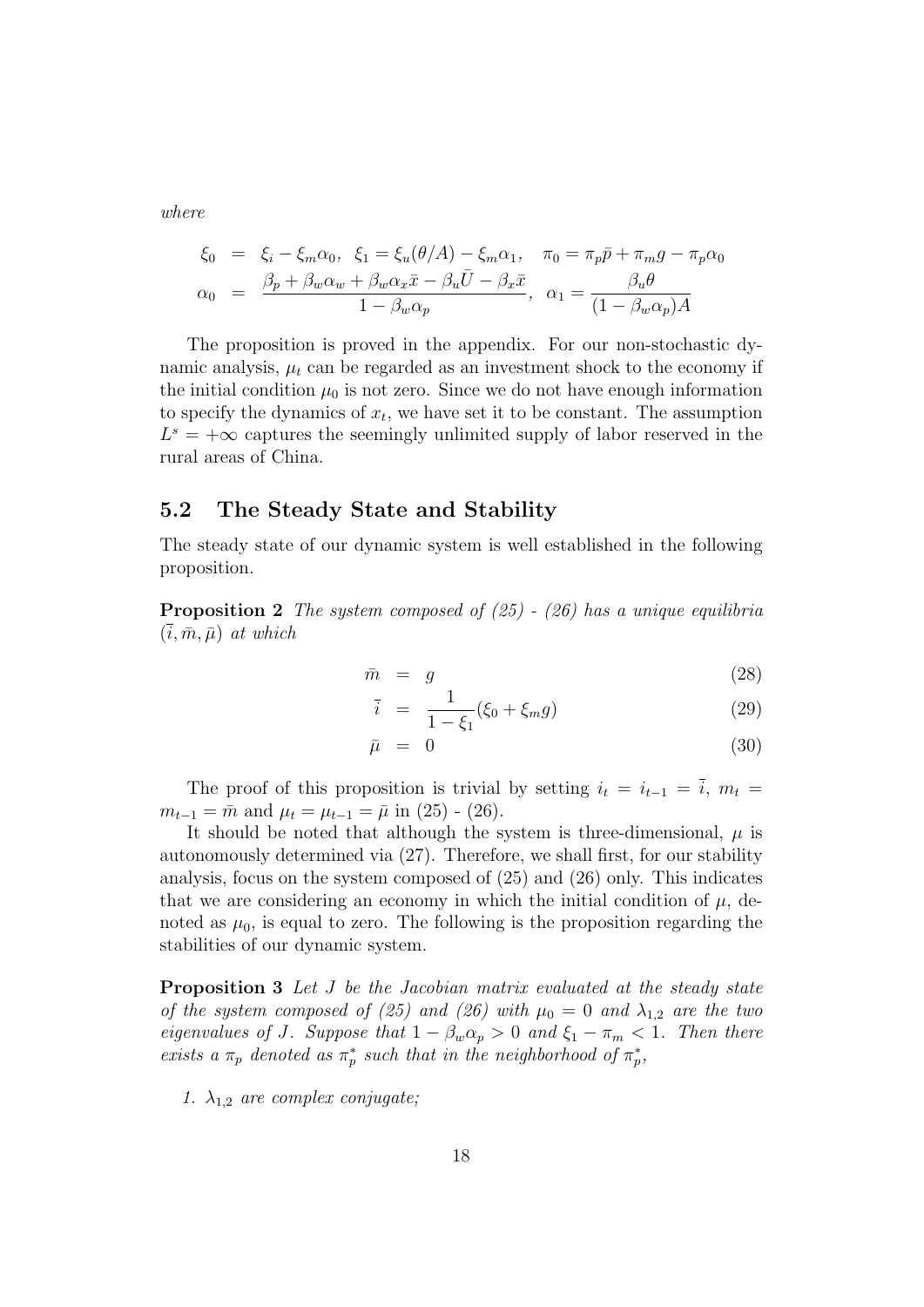- 2. the modulus of the complex conjugate denoted as  $|\lambda_{1,2}|$  can be either below or above 1 depending on the castellation of the structure parameters. In particular,
	- (a)  $|\lambda_{1,2}| < 1$  when  $\pi_p < \pi_p^*$ ;
	- (b)  $|\lambda_{1,2}| = 1$  when  $\pi_p = \pi_p^*$ ;
	- (c)  $|\lambda_{1,2}| > 1$  when  $\pi_p > \pi_p^*$ ;

3. 
$$
\frac{d|\lambda_{1,2}(\pi_p)|}{d\pi_p}\Big|_{\pi_p=\pi_p^*}\neq 0.
$$

The proof of this proposition is provided in the appendix. We should note that the assumption that  $1 - \beta_w \alpha_p > 0$  is well satisfied given the estimates recorded in Table 1. However,  $\xi_1 - \pi_m < 1$  is not satisfied. According to our estimates, we compute  $\xi_1$  as 1.9517 which is larger than  $1 + \pi_m$ . Yet, by a small change in some parameter, this assumption could be satisfied. For example, if we adjust  $\beta_u$  to 0.3207, which is 80% of our estimate,  $\xi_1$ becomes 1.4114 and therefore, the assumption is satisfied. Figure 3 provides a simulation with  $\beta_u$  adjusted to 0.3207 while all the other parameters are kept as the same as in Table 2.

With this proposition, one finds that the equilibrium  $(i, \bar{m})$  may exhibit cyclical behavior. It can either be attracting or repelling depending on the castellation of the structure parameters. For instance, it may depend on the magnitude of  $\pi_p$  (given other structure parameters). In particular, the system undergoes a Hopf-bifurcation at  $\pi_p = \pi_p^*$ , and therefore it permits the limit cycles.<sup>15</sup> In the case of Figure 3, the cycles are explosive and therefore the equilibrium  $(\bar{i}, \bar{m})$  is repelling. This indicates that  $\pi_p$  as we have estimated is larger than the bifurcation  $\pi_p^*$ . In the next subsection, we will explore the case when  $\pi_p$  is less than  $\pi_p^*$ .

#### 5.3 Numerics and the Deflation Cycle in China

Given the analytical result as expressed in the last subsection and the estimated parameters as reported in Table 2, we shall conduct some numerical simulations based on which one may explain the deflationary problem that has occurred recently in the Chinese economy. In this exercise, the only further adjustments on the structural parameters are  $\beta_p$  and  $\pi_p$ , which we set to -0.065 and 0.2405 respectively. The adjustment on  $\beta_p$  allows us to obtain

<sup>&</sup>lt;sup>15</sup>For the existence theorem of Hopf-bifurcation in two dimensional discrete time dynamic system, see Guckenheimer and Holmes (1986, p. 162).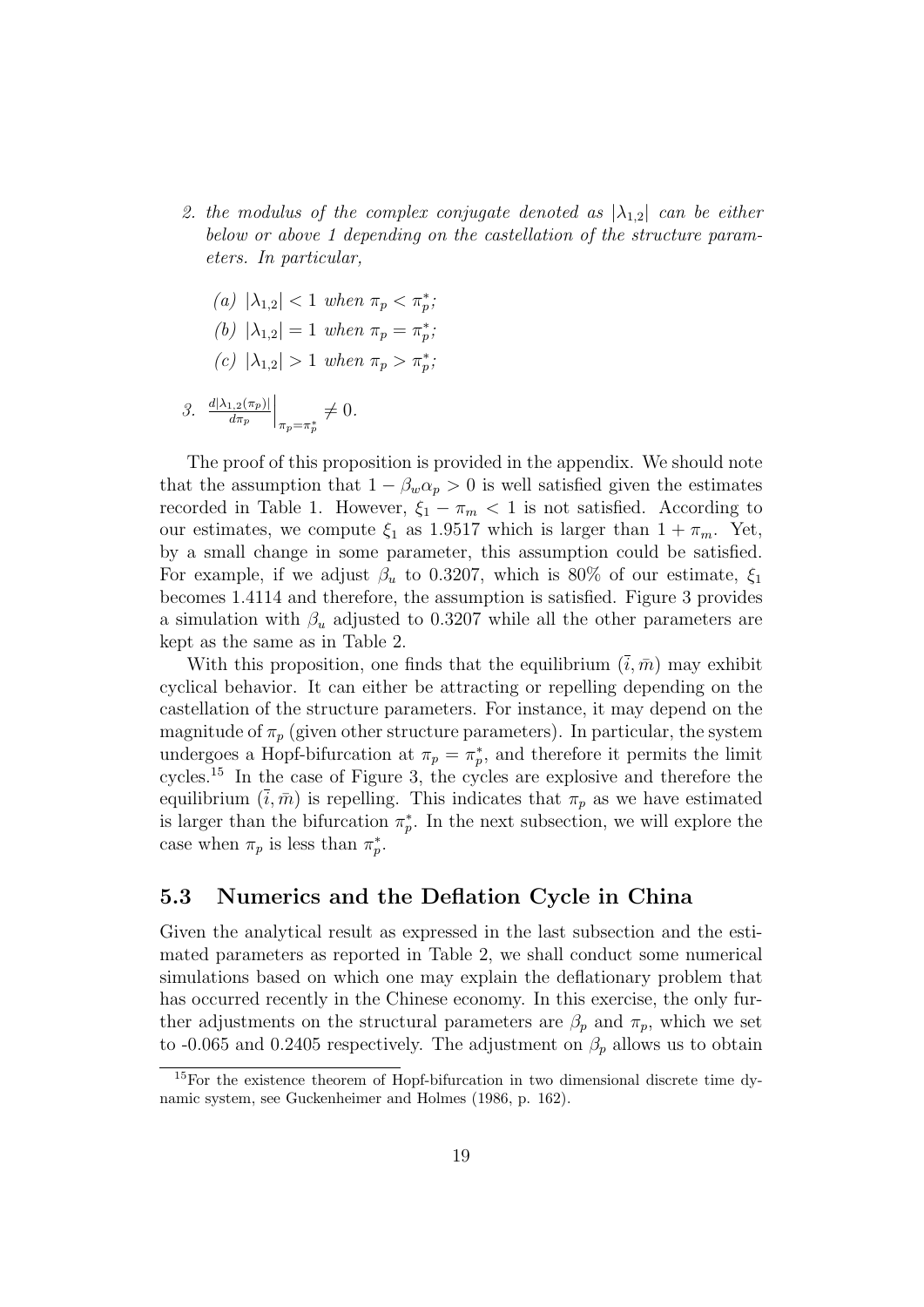

Figure 3: Model Simulation: the Unstable Case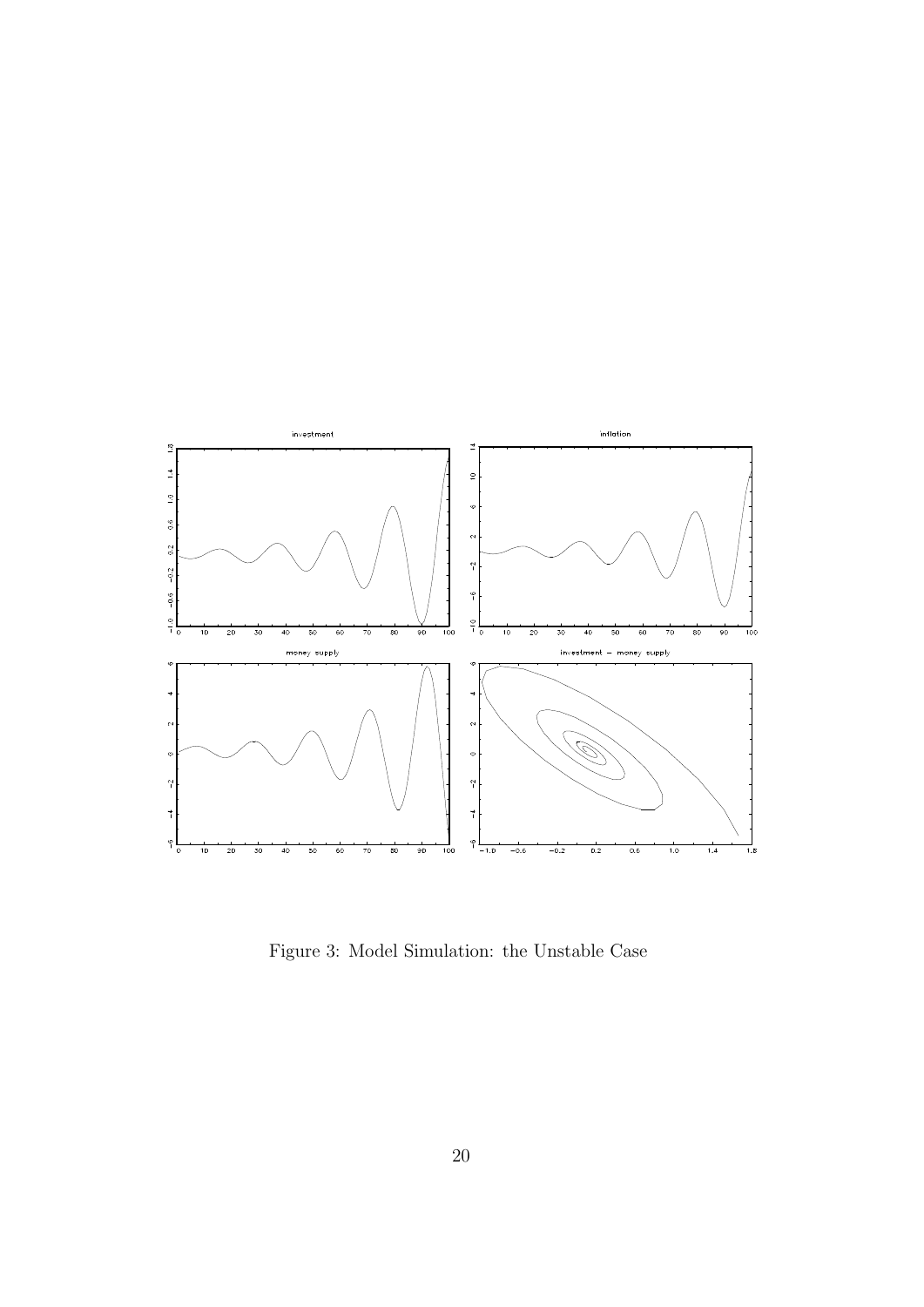

Figure 4: The Residue from the Estimation of Investment Function

a more reasonable steady state in the rate inflation rate. Meanwhile, the adjustment on  $\pi_p$  will make the modulus of the complex conjugate less than 1 (or make  $\pi_p$  less than the bifurcation  $\pi_p^*$ ). Given the standard deviations reported in Table 2, we find that such adjustments (including  $\beta_u$  adjusted to 0.3207) are all within the interval of statistical significance. Note that the equilibrium here is attracting since we have adjusted  $\pi_p$  below the bifurcation  $\pi_p^*$  and therefore the system is inherently asymptotically stable. However, even in this case, deflation could still occur when there is an overshooting in investment.

Such overshooting may have been stirred up in 1992. At that time, the economy in China had just been in the recovery from the shadow of Tiananmen Square Incident (see Figure 1 for the related statistics). Deng's speaking-tour in the South of China in 1992 re-established China's development strategy toward a more open and market oriented economy. It thus brought an overshooting in investment in the following year. To verify such overshooting, we may look at the residue from the estimation of our investment function (21). As one can find in Figure 4, there is a sharp increase in the residue (the observed minus predicted) in 1993. This indicates that the overshooting in investment did occur in 1993.

To replicate the economic impact of such overshooting, we may consider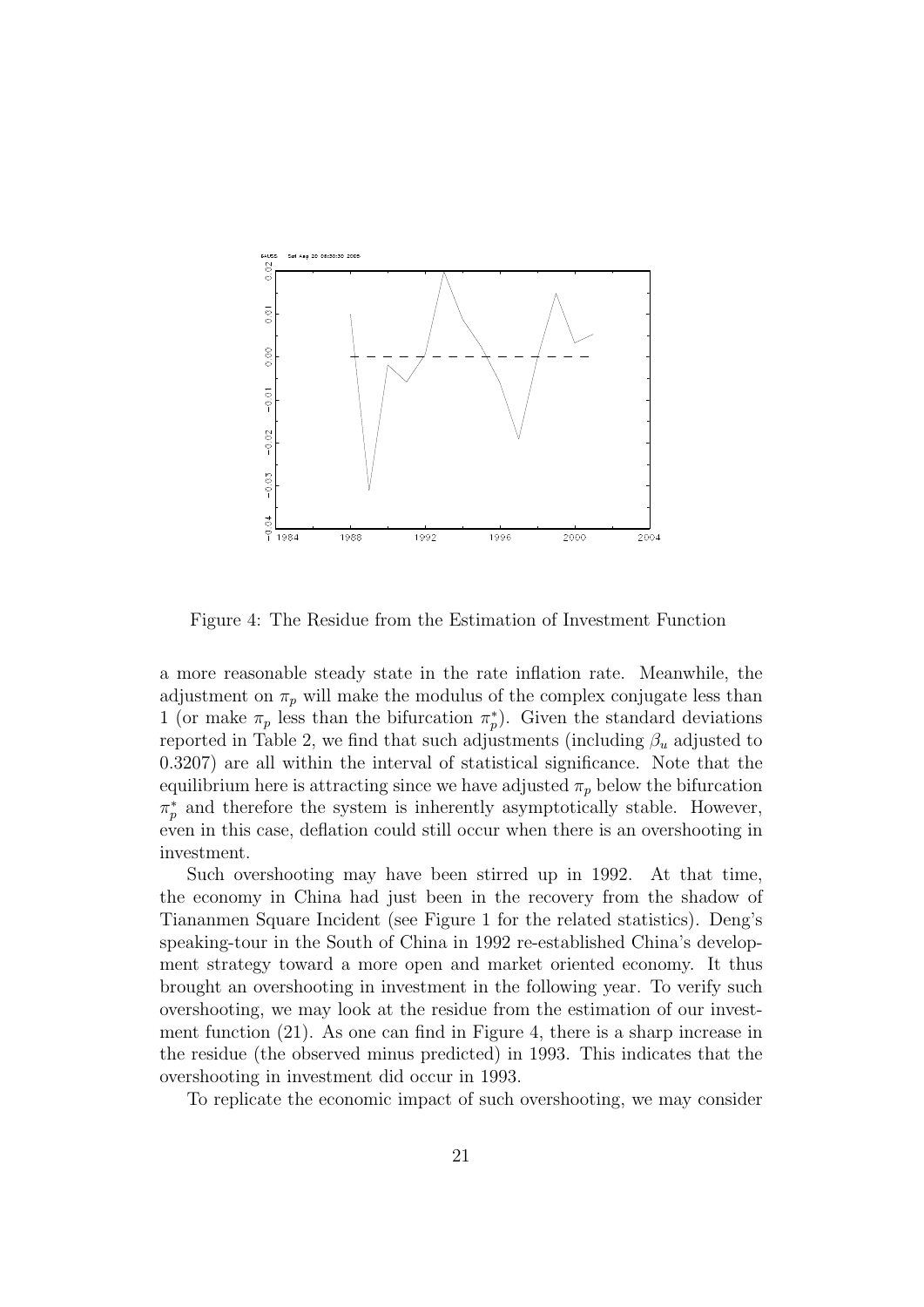the initial condition in our simulation as follows. We consider the initial investment  $i_0$  to be composed of two parts: one is the shock in investment represented by  $\mu_0$ , another is the investment following its regular path as if there is no shock. We may consider the second part of  $i_0$  to be slightly below the steady state of  $i$  since the economy had just been in recovery. Here we assume it was 98% of  $\overline{i}$ . For  $\mu_0$ , we consider three numbers: one is 0.0006, another is 0.0003 and the other is zero, indicating no shock. Since the second part of  $i_0$  is below the steady state of i, we shall set the initial condition of money supply m, for all three cases, to be above its steady state  $\bar{m}$ , indicating the government still wanted to pull the economy from the recession following its regular money supply rule (20). Here we assume  $m_0$  to be 104.5% of  $\bar{m}$ . Figure 5 provides the simulation for such initial conditions. In particular, given the two shocks represented by the two positive  $\mu_0$ 's, we obtain two impulse response curves: the solid line represents the trajectory generated from the larger shock with  $\mu_0 = 0.0006$ ; while the dashed line is from the small shock with  $\mu_0 = 0.0003$ . The dotted line is for the case of no shock.

Apparently, without the investment shock, the economy could continuously be in a slump (or below its steady state value) in the next few periods though it was recovered slowly. This is represented by the dotted line with  $\mu_0 = 0$ . The shock in investment represented by the positive  $\mu_0$ 's generates an investment boom over the subsequent periods. Such an investment boom represented by a strong sequential increase in investment (see Panel a in the figure) not only indicates a strong sequential increase in growth rate of GDP, but also bring a sequential increase in capacity utilization (see Panel c in the figure). The sequential increase in capacity utilization will accelerated the inflation over the subsequent periods (see Panel b in the figure). Once the inflation began to accelerate, the government exercised a contraction policy by reducing the money supply. We thus can find a sequential decrease in the money supply (see Panel d in the figure), which at its lowest point was only about 10%. Such contraction in money supply finally slowed down the investment (see Panel a for the sequential decrease in investment after reaching the peak at about 15%). Yet, the economy had already established a huge capacity from the previous investment boom era. Consequently, when investment (and thus demand) was slowed down, the economy was experiencing serious over capacity (see Panel c for the sequential decrease in capacity utilization after reaching the top at about 100%) and subsequently, price was going down too (see Panel b). We should note that such a variation in simulated series is consistent with the time series variation as we have observed in Figure 1 and 2.

It is interesting to note that if the shock was not large enough, for instance,  $\mu_0 = 0.0003$ , or if there was no shock, the system does not generate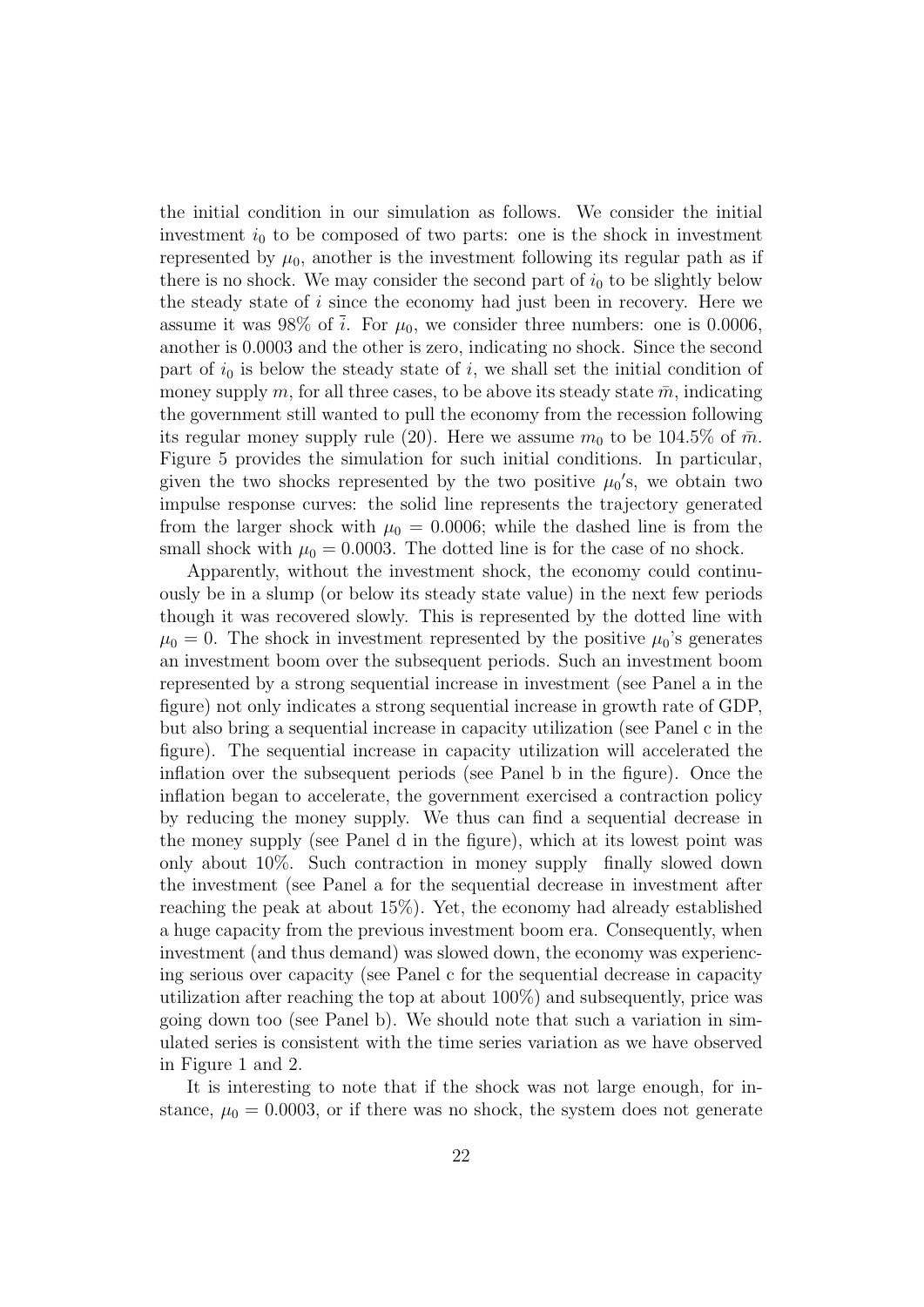

Figure 5: The Impulse Response Curves to Shocks: the solid line for larger shock, the dashed line for small shock and the dotted line for non-shock.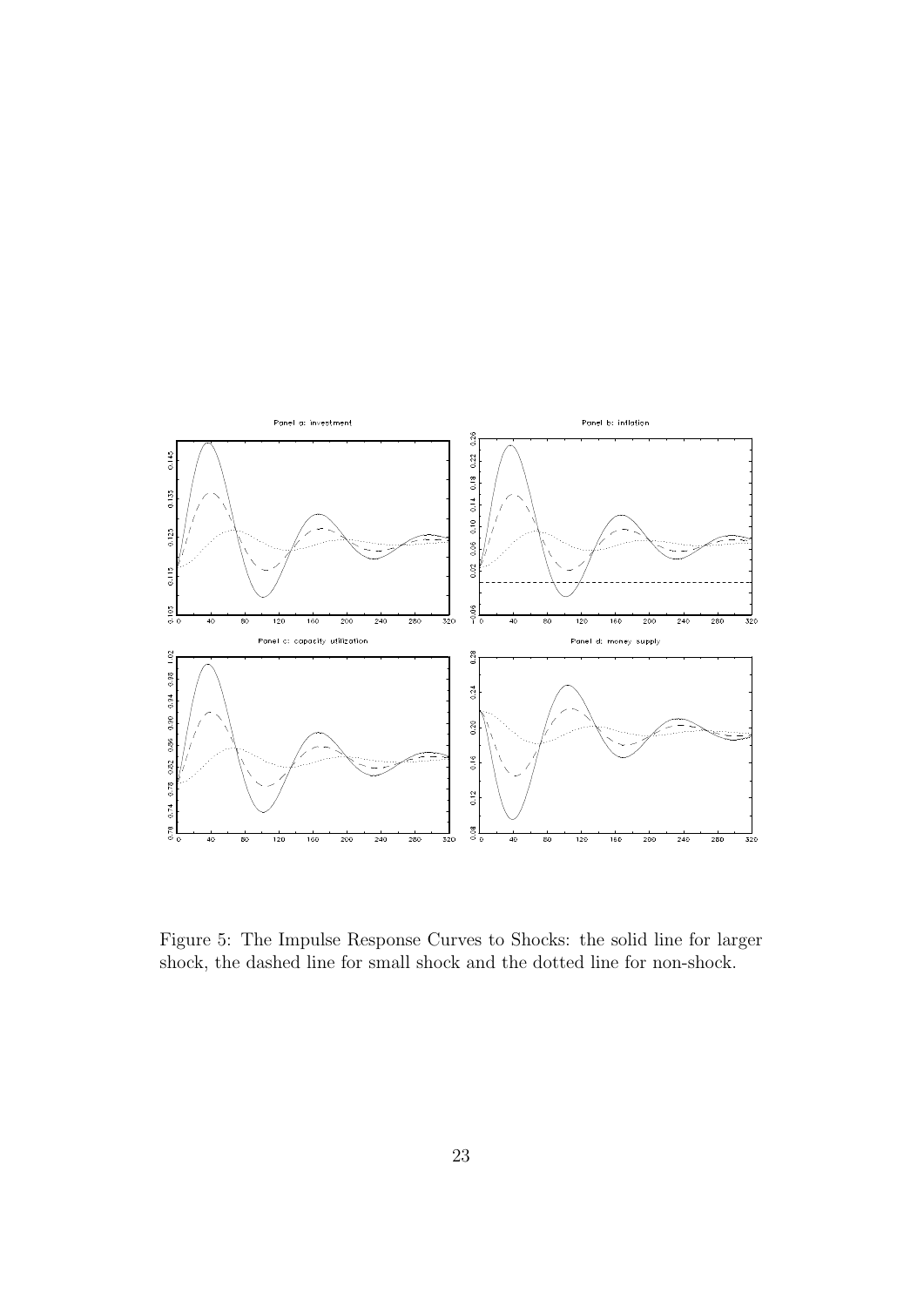enough volatility and thus deflation may not occur (see the dashed and dotted line in Panel b). It is in this sense that the overshooting ignited in 1993 serves as a fundamental reason for the deflation problem as started in 1997.

## 6 Discussion

This paper discusses the deflationary expansion in the recent business cycle of the Chinese economy. We have studied this business cycles phenomenon within a model of discrete time dynamics and have found that deflationary expansion could be possible if driven by an overshooting in investment and if the steady state of the economy is at a high rate of growth. An overshooting in investment first causes excess demand and thus accelerates inflation. When the government conducts an anti-inflation policy via demand management, it then causes deflation due to the huge excess capacity accumulated in the preceding over-investment. These dynamics can be simulated in our model and is consistent with the empirical data we have observed. The high steady state of growth can be explained by the institutional environment of China. In particular, the high growth of the economy is driven by the high growth in investment, which creates not only fast accumulation of capacity, but also aggregate demand. The fast accumulation of capacity requires the absorption of more people to work in urban areas. It is the dual structural of the economy (implying a huge unused economic resource: labor) that makes the absorption possible. The easy and cheap credit via the state banking system provides sufficient financial resource required for high rate of investment.

### 7 Appendix

#### 7.1 The Proof of Proposition 1

By definition on  $i_t$ , equation (14) can be written as

$$
i_t = \xi_i + \xi_u U_{t-1} + \xi_m m_{t-1} - \xi_m p_{t-1} + \mu_t \tag{31}
$$

We now consider the capacity utilization  $U_t$  and the inflation rate  $p_t$ . From (16) when  $Y_t$  is expressed by (13), we find that  $U_t$  is a linear function of  $i_t$ :

$$
U_t = (\theta/A)i_t \tag{32}
$$

Equation (18) and (17) indicates that

$$
p_t = \beta_p + \beta_w (\alpha_w + \alpha_p p_t + \alpha_x \bar{x}) + \beta_u (U_t - \bar{U}) - \beta_x \bar{x}
$$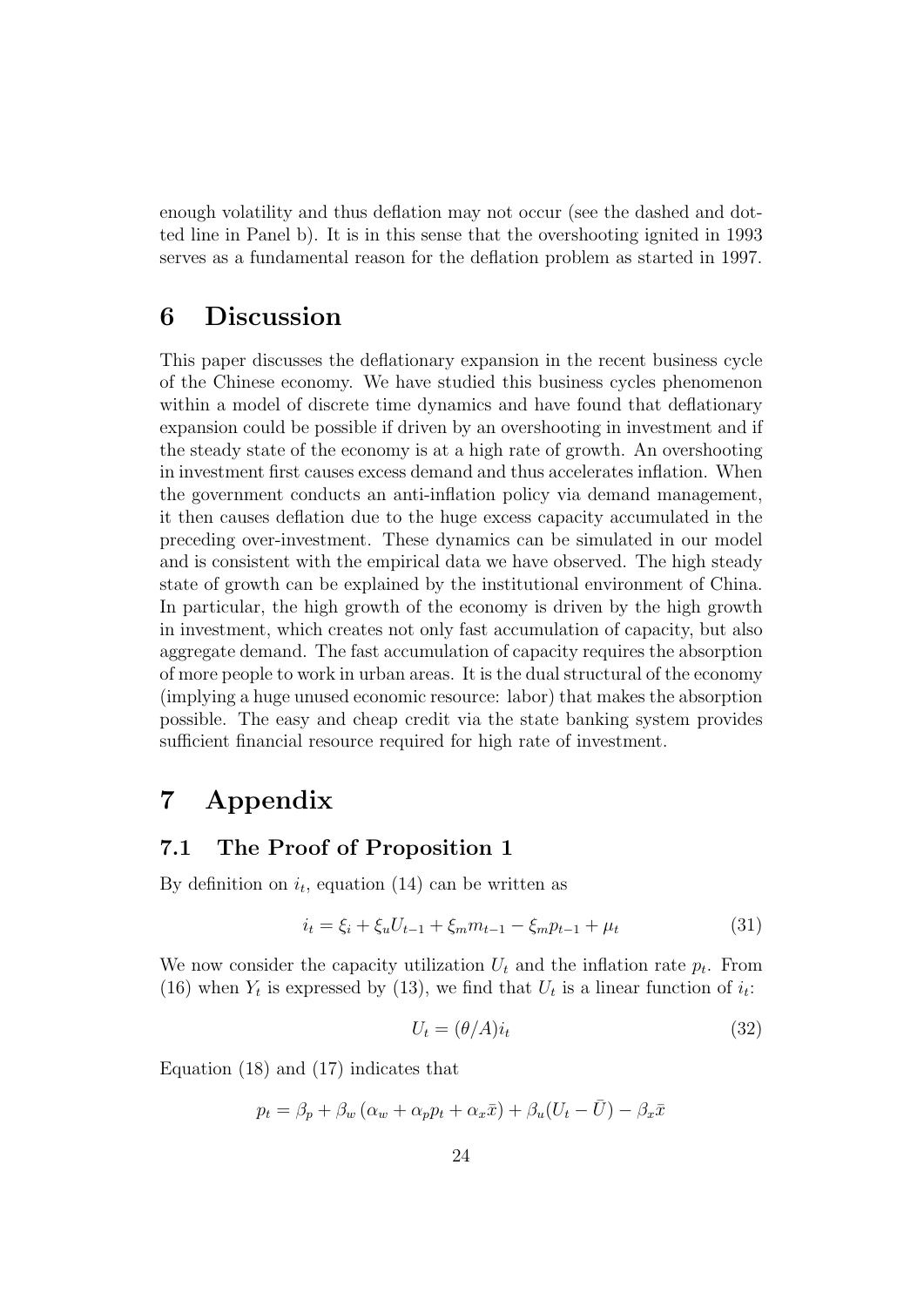Expressing  $U_t$  in terms of (32), we can re-write, after re-organizing, the above equation as

$$
p_t = \alpha_0 + \alpha_1 i_t \tag{33}
$$

where  $\alpha_0$  and  $\alpha_1$  are given in proposition 1. Substituting (15), (33) and (32) into (31) while ignoring  $\varepsilon_t$ , we obtain (25) as in proposition 1. At the same time, substituting  $(33)$  into  $(20)$ , we obtain  $(26)$  as in the proposition. Equation (27) in proposition 1 is trivial when we ignore  $\varepsilon_t$ .

#### 7.2 The Proof of Proposition 3

At the equilibrium  $(\bar{i}, \bar{m})$ , the Jacobian matrix of the system (25) and (26) can be written as ·  $\overline{a}$ 

$$
J = \left[ \begin{array}{cc} \xi_1 & \xi_m \\ -\pi_p \alpha_1 & 1 - \pi_m \end{array} \right]
$$

Thus, the characteristic equation takes the form

$$
\lambda^2 - a_1 \lambda + a_2 = 0
$$

where

$$
a_1 = (\xi_1 + 1 - \pi_m), \quad a_2 = (1 - \pi_m)\xi_1 + \xi_m \pi_p \alpha_1
$$

We shall first note that both  $\pi_p$  and  $\pi_m$  have no impact on either  $\xi_1$  or  $\alpha_1$ . On the other hand, the assumption  $1 - \beta_w \alpha_p > 0$  indicates that  $\alpha_1 > 0$ . Let us now derive the bifurcation  $\pi_p^*$  on the assumption that the eigenvalues  $\lambda_{1,2}$  are complex conjugate. This can be done by assuming that the modulus  $|\lambda_{1,2}|$  (which is  $a_2$ ) equal 1, that is,

$$
(1 - \pi_m)\xi_1 + \xi_m \pi_p \alpha_1 = 1
$$

Solving this equation for  $\pi_p$ , we obtain

$$
\pi_p^* = \frac{1 - (1 - \pi_m)\xi_1}{\xi_m \alpha_1} \tag{34}
$$

Given this  $\pi_p^*$ , we shall now prove that the eigenvalues  $\lambda_{1,2}$  are complex conjugate. This requests that  $a_1^2 - 4a_2 < 0$ , that is,

$$
(\xi_1 + 1 - \pi_m)^2 - 4\left[ (1 - \pi_m)\xi_1 + \xi_m \pi_p^* \alpha_1 \right] < 0 \tag{35}
$$

Substituting (34) into (35), the request (35) becomes

$$
(\xi_1 + 1 - \pi_m)^2 - 4[(1 - \pi_m)\xi_1 + 1 - (1 - \pi_m)\xi_1] < 0
$$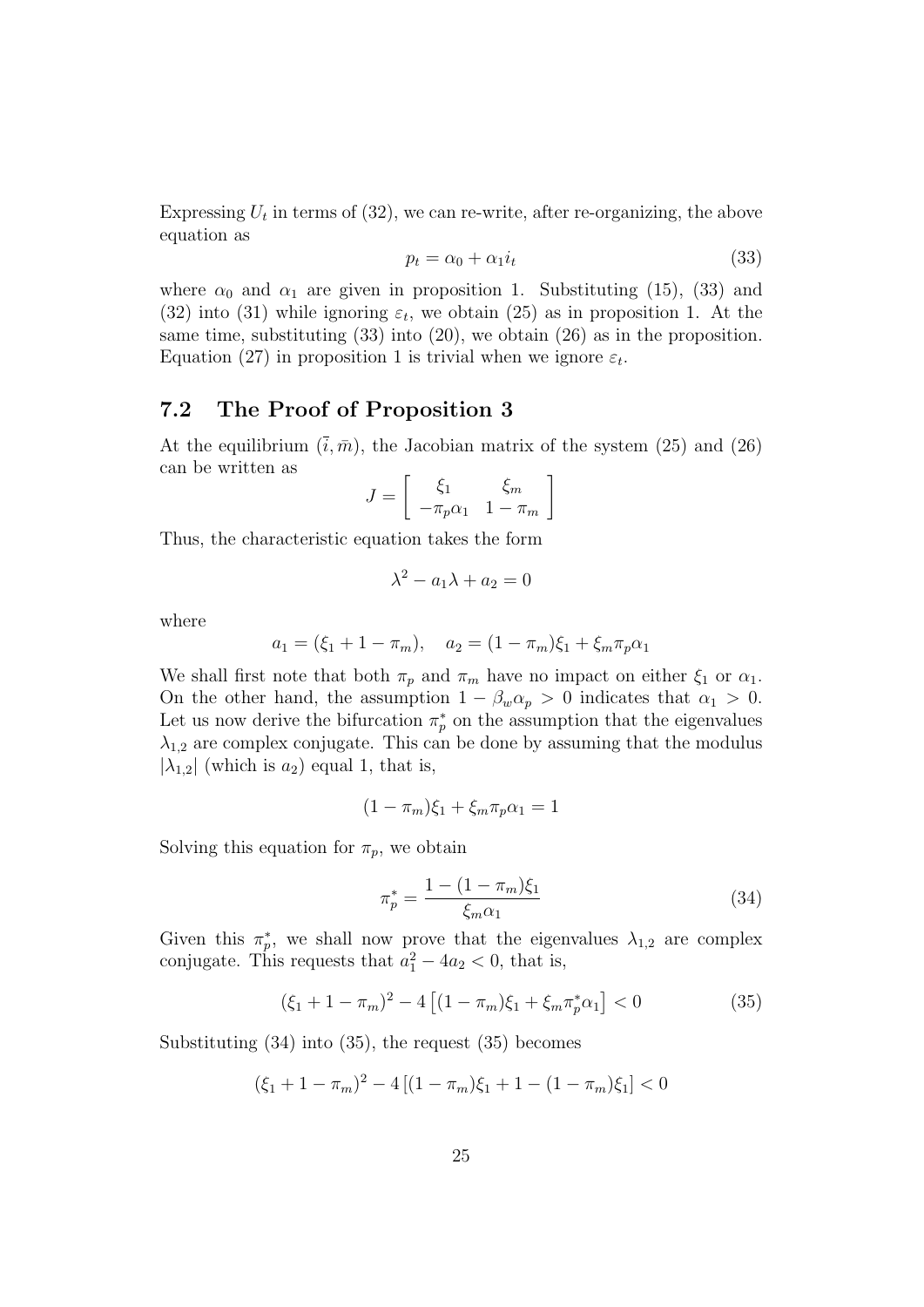This inequality hold under the assumption  $\xi_1 - \pi_m < 1$ . We therefore prove 1 in the proposition.

Next,

$$
\frac{d\,|\lambda_{1,2}(\pi_p)|}{d\pi_p} = \xi_m \alpha_1 > 0
$$

2 and 3 in the proposition are thus proved.

## References

- [1] Barro, Robert J. and Xavier Sala-i-Martin (1991): Convergence across States and Regions, Brookings Papers on Economic Activity, no. 1. pp. 107-82.
- [2] Barro, Robert J. and Xavier Sala-i-Martin (1992): Convergence, Journal of Political Economy, Vol. 100, 223-251.
- [3] Bordo, Michael and John Landon Lane (2004): Good versus Bad Deflation: Lessons from the Gold Standard Era, NBER Working Paper, No. 10329.
- [4] Brandt, Loren and Xiaodong Zhu (2000): Redistribution in a Decentralized Economy: Growth and Inflation in China under Reform, Journal of Political Economy, Vol. 108, No. 2, 422-439.
- [5] Brandt, Loren and Xiaodong Zhu (2001): Soft Budget Constraint and Inflation Cycles: A Positive Model of the Macro-dynamics in China during Transition, Journal of Development Economics, Vol. 64, 437-457.
- [6] Fair, Ray C. (2000): Testing the NAIRU Model for the United States, The Review of Economics and Statistics, February 2000, 64-71.
- [7] Flaschel, Peter, Gang Gong and Willi Semmler (2001): A Keynesian Econometric Framework for Studying Monetary Policy Rules, coauthored with Peter Flaschel and Willi Semmler, Journal of Economic Behavior and Organization,  $2001$ , Vol.46,  $101 - 136$ .
- [8] Gong, Gang and Lin Yang (2002): Estimating the Capacity Utilization in China, Working Paper Series 200216, National Center for Economic Rearch, Tsinghua University, Bejing, China.
- [9] Guckenheiner, John and Philip Hommes (1986): Nonlinear Oscillations, Dynamical Systems, and Bifurcations Of Vector Fields, New York, Springer-Verlag.